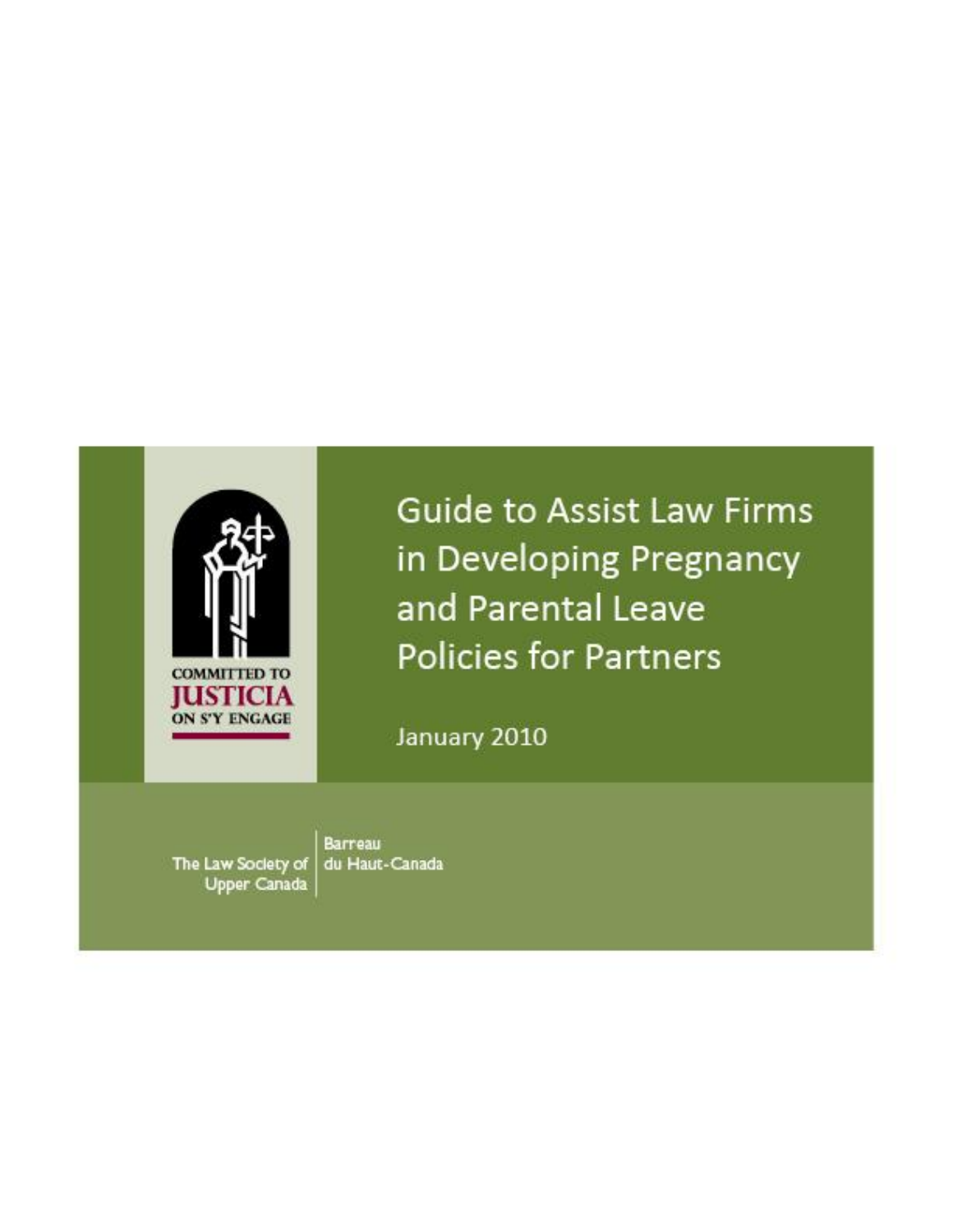#### **Table of Contents**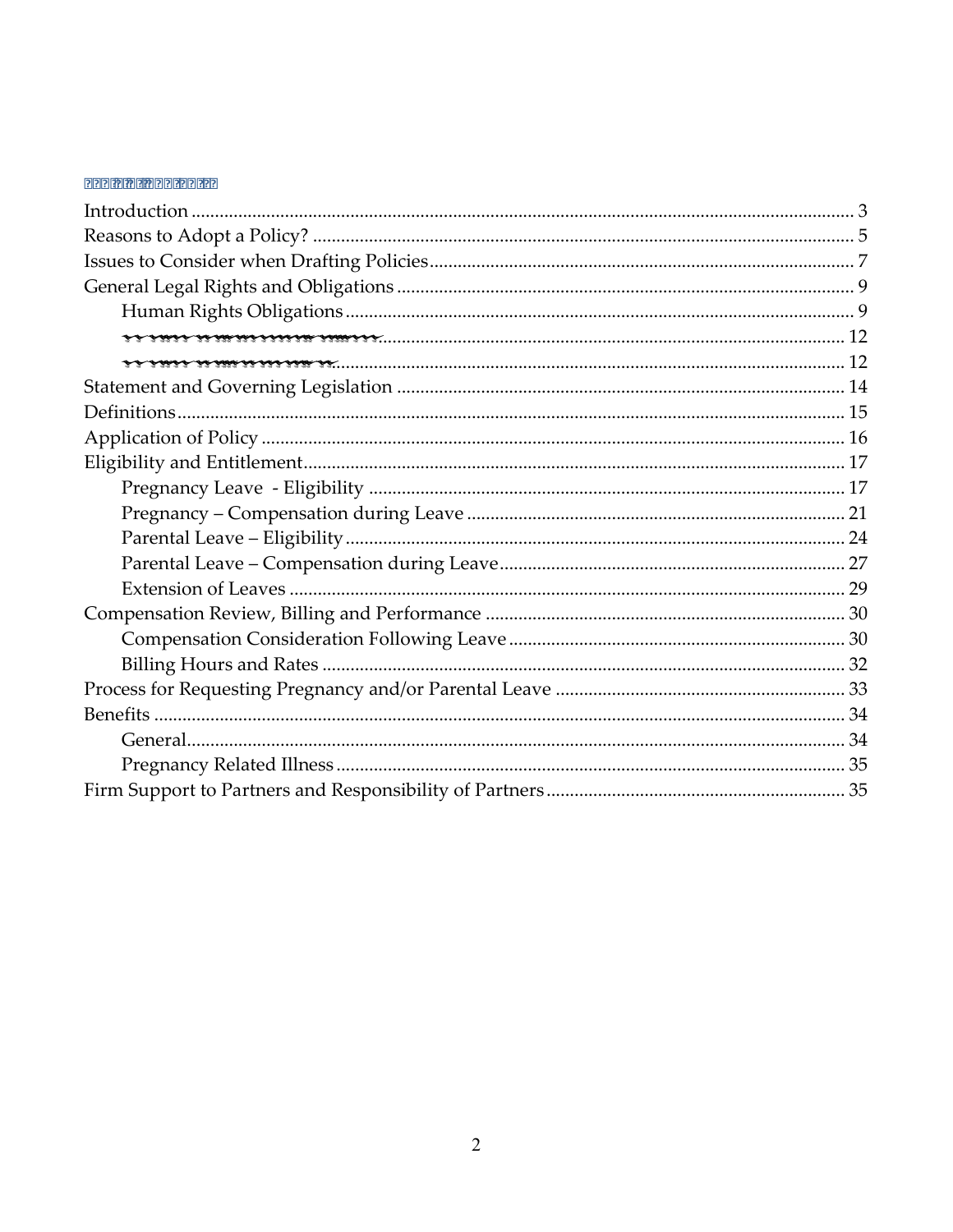# **Introduction**

<span id="page-2-0"></span> This Guide was developed by the Law Society of Upper Canada, in collaboration with the firms participating in the Law Society of Upper Canada's Justicia Project . The Guide is parental leave for their partners. The Guide provides general advice. The Guide is not legal or any part of the sample policy options. intended as a tool to assist firms when they develop internal policies on pregnancy and advice and is not meant to be the ultimate or ideal policy. Firms have no obligation to adopt all

**The Guide is drafted to apply to equity partners who are not employees of law firms. The Guide assumes that the** *Employment Standards Act* **(***ESA***) and the** *Employment Insurance Act*  **(***EIA***) do not apply in those cases. The term partner in the Guide refers to equity partners.** 

**A separate Guide is available for associates who are considered "employees of the firm" under the** *ESA* **and the** *EIA***. Please refer to the** *Guide to Assist Law Firms in Developing Pregnancy and Parental Leave Policies for Associates* **when developing a policy for employed lawyers or articling students of the firm.** 

**A firm could also extend this policy to make it applicable to other types of partners, such as non-equity partners, income partners or special partners. If that is the case, firms should consider whether the non-equity partner is tantamount to an employee of the firm and covered under the** *ESA* **and the** *EIA***.** 

The Guide is drafted to apply to a legal environment composed of partners, associates and other staff, not subject to a collective agreement. Firms should tailor their policy to reflect their own structure and culture. For example, where a workplace is governed by a collective agreement, the firm should design its policies to take that into account.

Law firm policies also vary based on a variety of factors, such as firm culture, size of firm, practice areas, existing policies, jurisdictions in which offices are located and economic considerations. The Guide provides assistance to firms by outlining the types of issues that should be considered when developing pregnancy and parental leave policies for partners,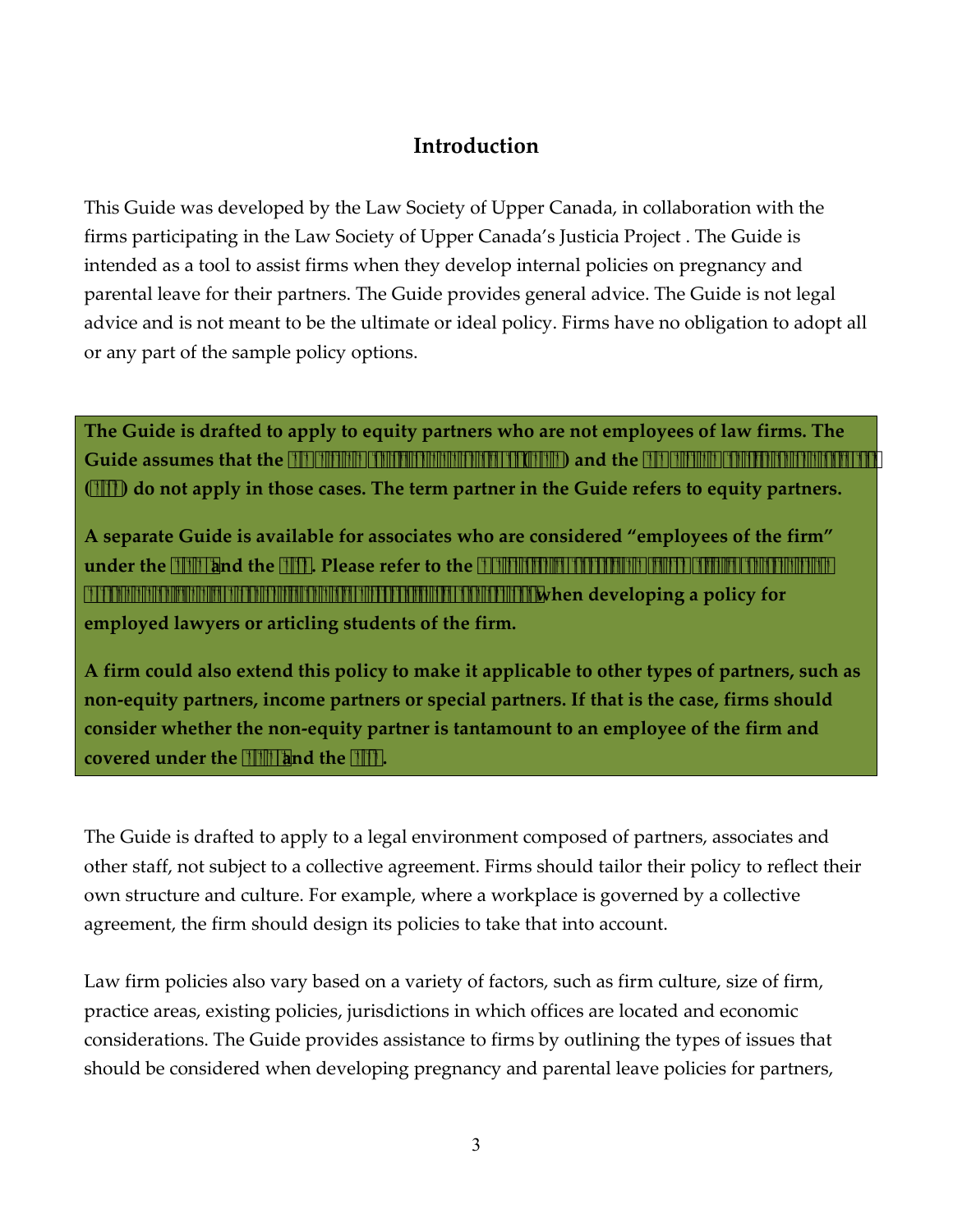identifying legal obligations, providing language that firms may wish to use in their policy and presenting information about firm practices.

 to add to the sample policy options or delete any sections. Firms are free to cut and paste any section of the sample policy options. Firms may also wish

 amount of work undertaken to develop this Guide. We thank Justicia firm participants for their engagement in this project and the tremendous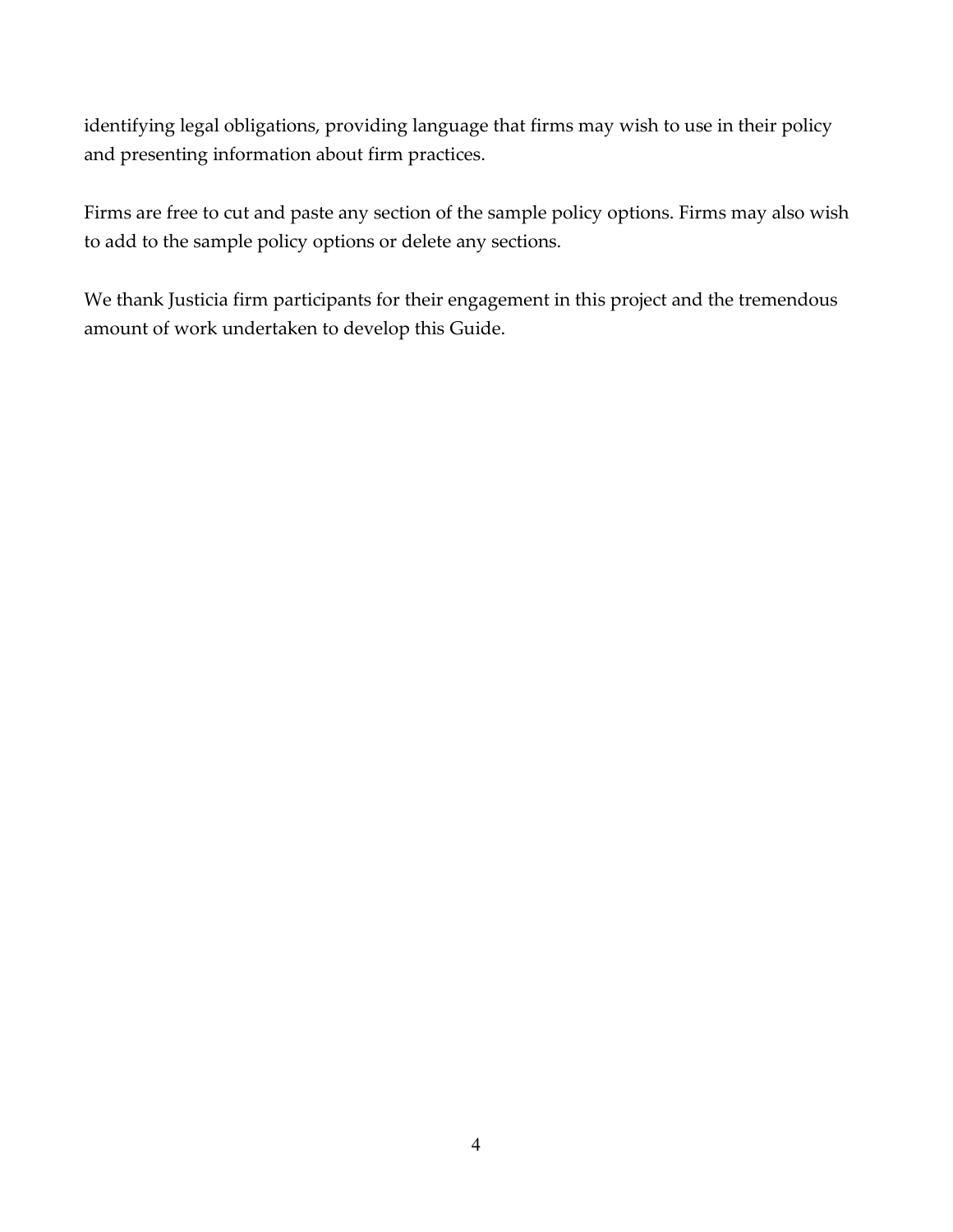# **Reasons to Adopt a Policy**

<span id="page-4-0"></span> and parental leave and/or to considering the adoption of policies in areas such as pregnancy and parental leave and customized work arrangements, to enhance the retention of women in Firms in the Justicia Project have committed to reviewing their policies relating to pregnancy private practice. Of the participating firms in the Justicia Project, the following represents the percentage of firms that have pregnancy and parental leave policies.

|                                             | % of out of<br>GTA and<br>Ottawa<br>firms with<br>policies | % of small and<br>medium firms<br>with policies | % of large<br>firms<br>with policies | % of all firms<br>with policies |
|---------------------------------------------|------------------------------------------------------------|-------------------------------------------------|--------------------------------------|---------------------------------|
| Pregnancy<br>leave policy for<br>associates | 50%                                                        | 79%                                             | 100%                                 | 88%                             |
| Parental leave<br>policy for<br>associates  | 30%                                                        | 59%                                             | 81%                                  | 68%                             |
| Pregnancy<br>leave policy for<br>partners   | 50%                                                        | 39%                                             | 91%                                  | 60%                             |
| Parental leave<br>policy for<br>partners    | 0%                                                         | 17%                                             | 50%                                  | 31%                             |

**Percentage of firms with pregnancy and parental leave policies** 

Although a majority of law firms in the Justicia Project have adopted pregnancy leave policies for both associates and partners, and a majority of firms have adopted parental leave policies for associates, some law firms still use an ad hoc approach to providing pregnancy and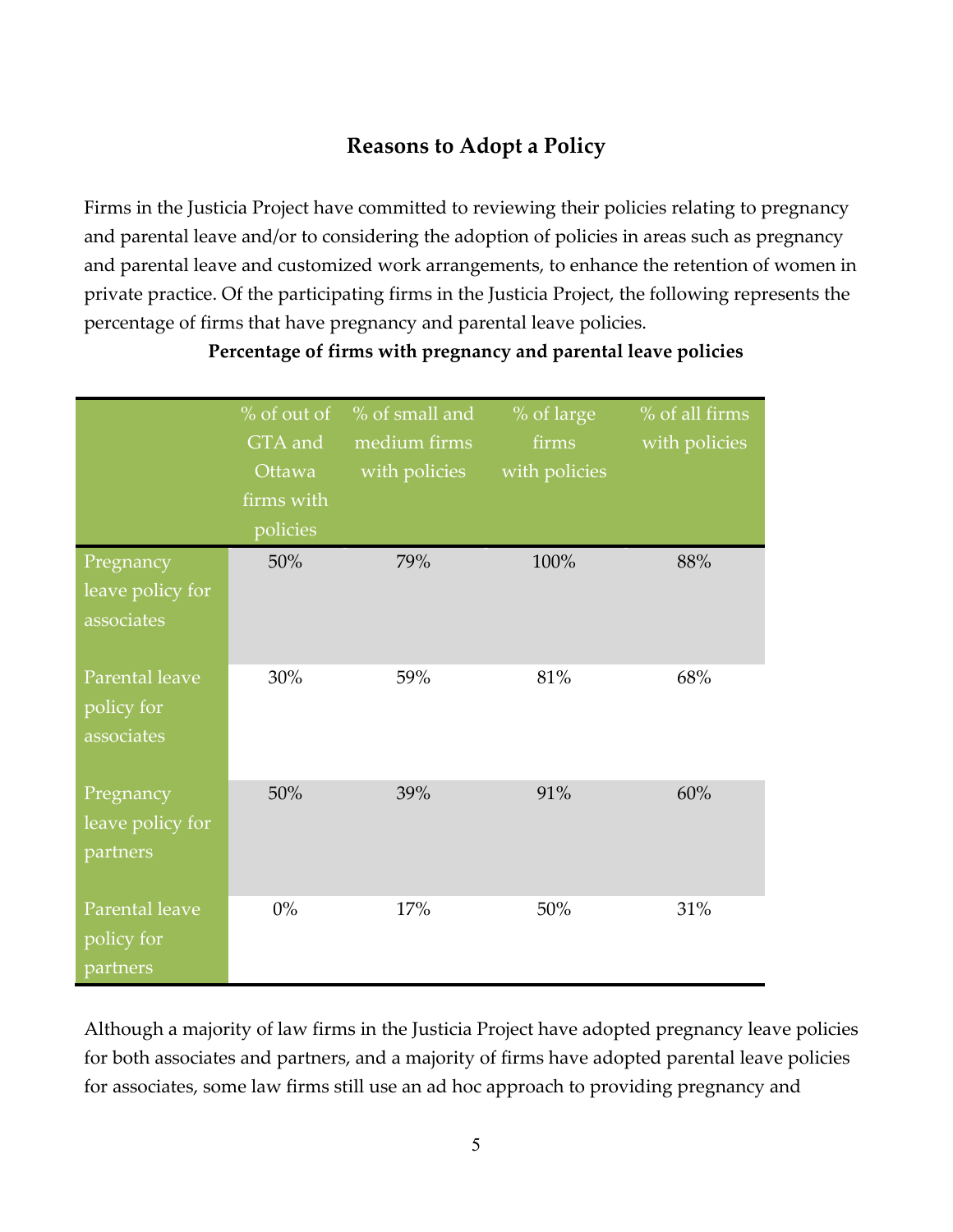parental leave and benefits to associates and partners. There are numerous reasons for law firms to develop and implement pregnancy and parental leave policies, including,

- increasing transparency, objectivity, fairness and consistency in decision making;
- providing an internal procedure to process requests for leaves and benefits;
- enhancing a firm wide acceptance that pregnancy and parental leaves are positive  $\bullet$ practices;
- showing that the law firm's management is committed to advancing inclusiveness and diversity at the firm and to providing the appropriate support to new parents;
- communicating the firm's commitment to potential recruits, to staff and lawyers of the firm, and to clients;
- ensuring that the firm complies with its statutory obligations, including its obligations under the *Employment Standards Act* (*ESA*), the *Employment Insurance Act* (*EIA*) and the Ontario *Human Rights Code* (the *Code*), and similar legislation in other applicable jurisdictions.<sup>1</sup>

 <sup>1</sup> This Guide applies only to Ontario. . Therefore, it discussed legal obligations under the *ESA, EIA,* the *Code* and the Law Society of Upper Canada *Rules of Professional Conduct* only.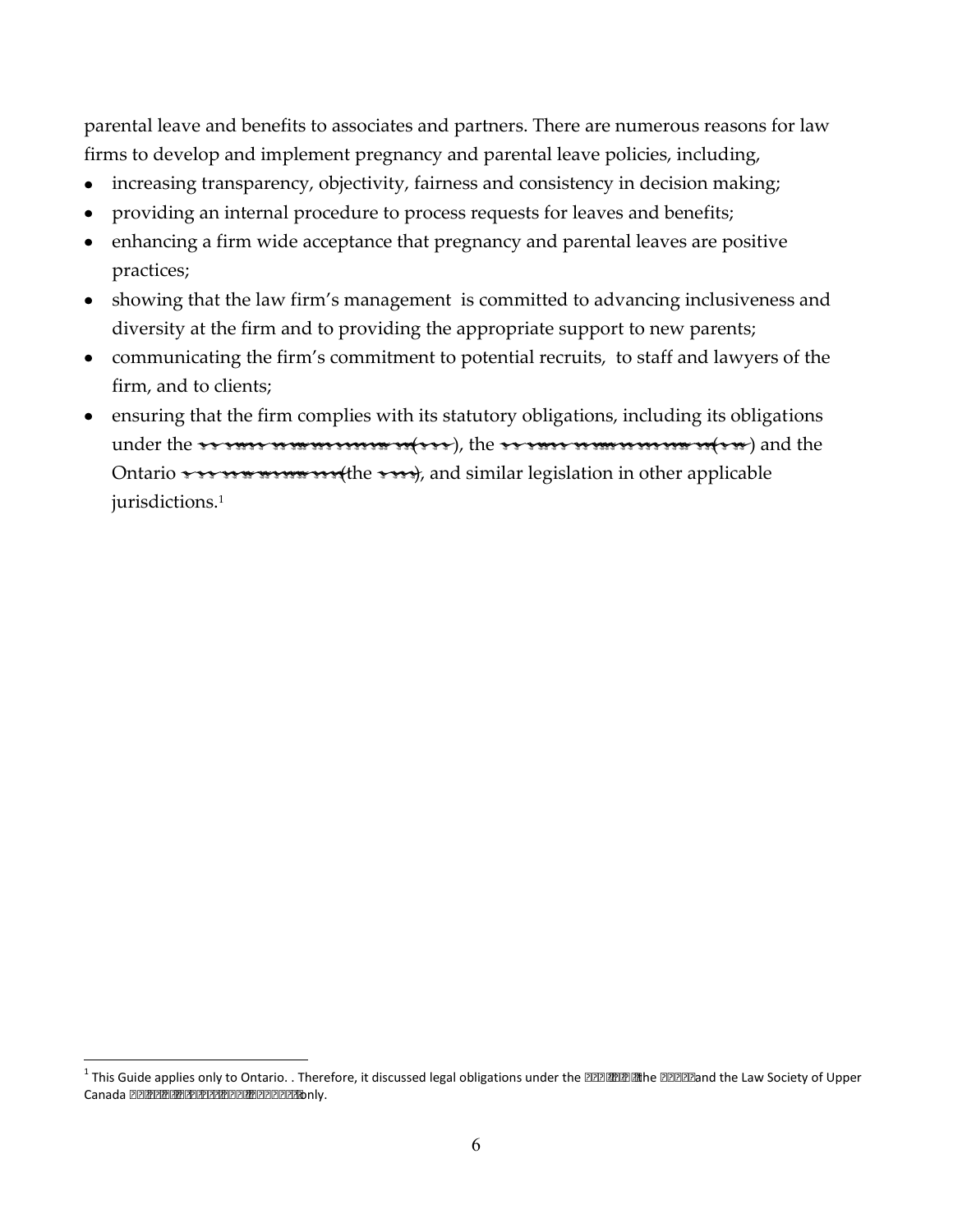# **Issues to Consider when Drafting Policies**

### <span id="page-6-0"></span>**Economic considerations vs. value of policy**

While economic considerations are important to take into account when developing a firm pregnancy and parental leave policy for partners, the value of providing pregnancy and parental leave and benefits to partners should also be recognized.

Policies to support women during their childbearing years and to assist women and men in balancing the demands of their career and family responsibilities, provide long-term benefits for law firms, and contribute to the promotion of equality, human dignity and respect.

#### **Firm structure**

 applicable legislation and common law, and may wish to consider market and economic When drafting a pregnancy and parental leave policy, the firm should take into account conditions, the culture and structure of the firm, firm size, practice areas, other firm policies, contractual and partnership agreements, and the jurisdictions in which the policy will apply.

#### **Partnership agreement**

When drafting a policy for partners, a firm should ensure consistency with other firm policy, more specifically its partnership agreement.

### **Benefits**

The *EIA* and the *ESA* do not apply to equity partners and therefore firms do not have to follow the minimum legal requirements provided under the *EIA* and *ESA*. However, firms should consider including clauses to address the following:

- provisions for compensation during the leave;
- length of leave;
- eligibility criteria for leaves and benefits;
- benefits during the leave;
- a process to request a leave.

IT is a good practice to outline in a pregnancy and parental leave policy the minimum entitlement to pregnancy and parental leaves and benefits, and a process to request a leave and benefits. In addition, partners who are eligible under the pregnancy and parental leave policy may have unique needs related to the arrival of the child. Firms may wish to provide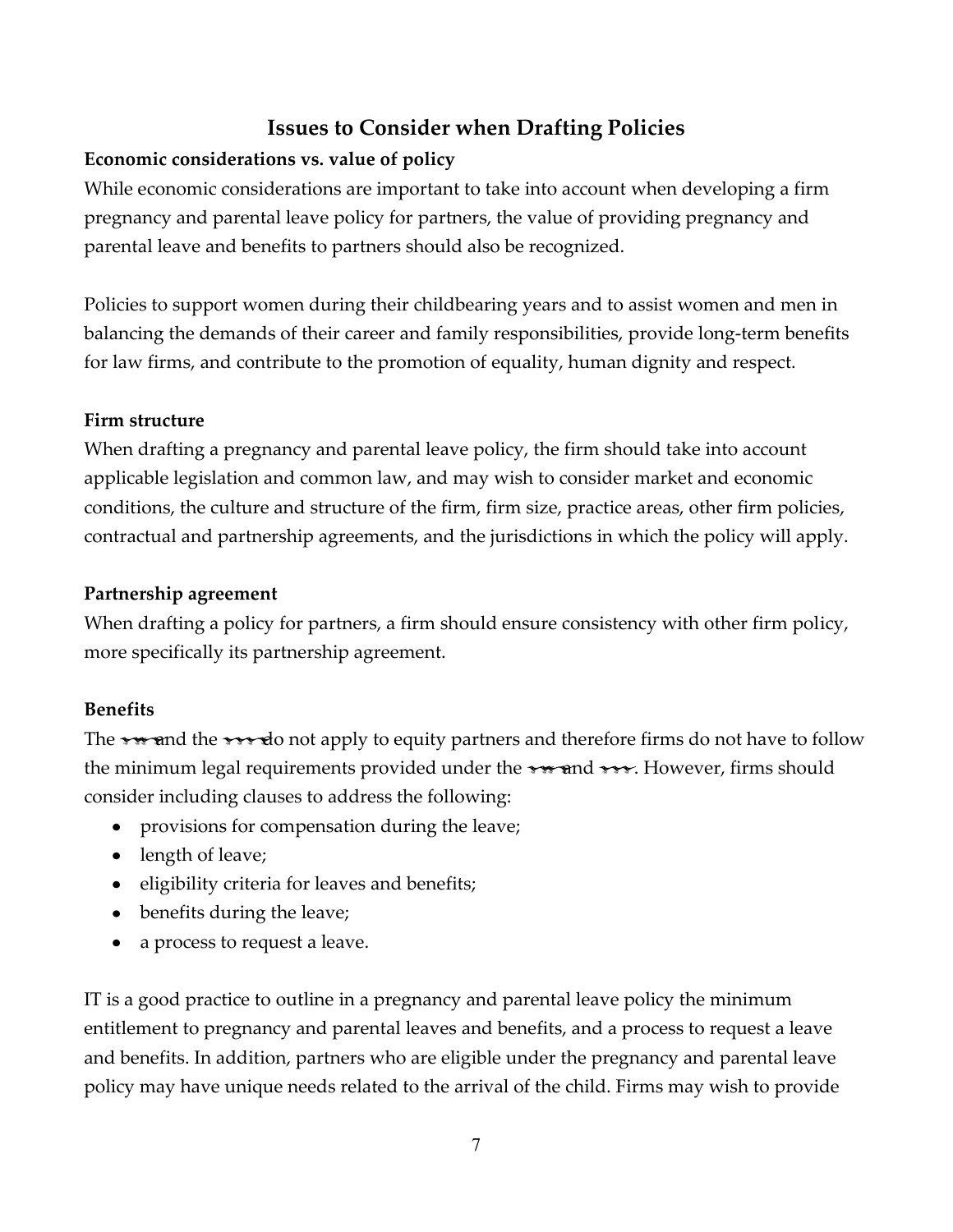individualized support and accommodation to ensure that partners maintain a productive practice when returning from the leave.

#### **Importance of management support**

 The successful implementation of a law firm policy is contingent on the support of the firm's partners and management. It is their leadership and attitude that influence the values and goals of the firm.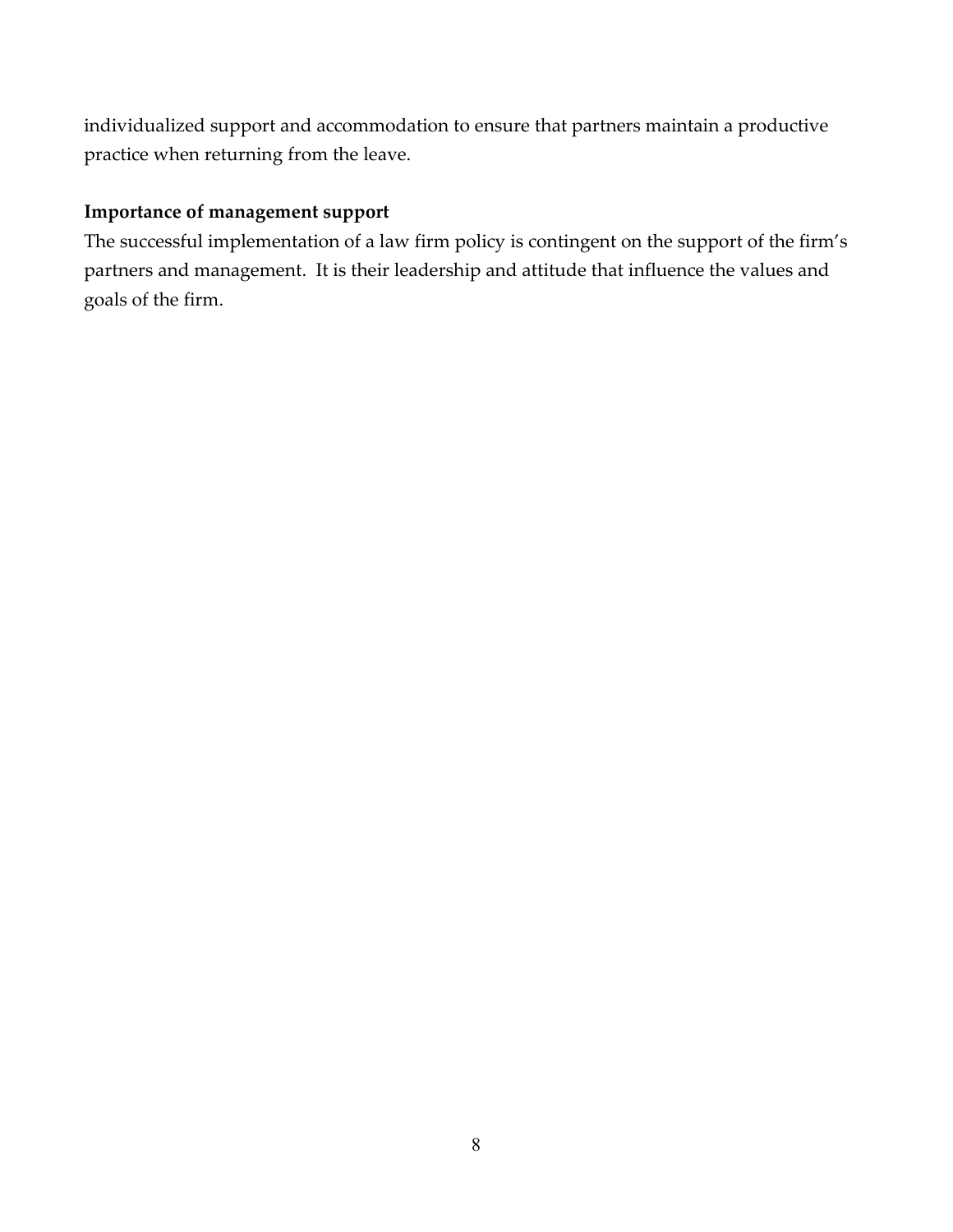# **General Legal Rights and Obligations**

<span id="page-8-0"></span>The following outlines general legal obligations that relate to pregnancy and parental leaves and benefits for partners.

**Note: The general legal rights and obligations are only up-to-date as at the date of writing. When drafting a policy, one should ensure that he or she takes into account up-to-date legislation and jurisprudence. Firms may wish to work with lawyers who have a good understanding of the** *Ontario Human Rights Code***, the** *Rules of Professional Conduct,* **the**  *ESA* **and the** *EIA***, to develop their policy. Also, if a firm is developing a policy that applies to out-of-Ontario jurisdictions, lawyers knowledgeable with the applicable laws of those jurisdictions should be consulted.** 

#### <span id="page-8-1"></span>**Human Rights Obligations**

 legal obligations applicable under the *EIA* and the *ESA*, that apply to associates. Firms will The most significant legal obligations relating to pregnancy and parental leaves for partners fall under human rights legislation, as the *ESA* and the *EIA* do not apply to self-employed lawyers, including equity partners. However, law firms may wish to consider the minimum likely wish to adopt a fair approach with partners when compared with the approach used with associates.

 Law firms and legal organizations have legal obligations under provincial and/or federal human rights legislation and case law, and lawyers are bound by rules that promote human rights under the Law Society's *Rules of Professional Conduct.* The following provides a general overview of these obligations under the Ontario *Human Rights Code* and the *Rules of Professional Conduct.* 

#### *Ontario Human Rights Code and Rules of Professional Conduct*

The *Code* applies to everyone in Ontario with respect to services, goods and facilities, occupancy, contracts, employment, vocational associations and accommodations<sup>2</sup>, unless the *Canadian Human Rights Act* applies.3 All employment relations, including those governed by a

 $\overline{a}$  $2$  Part I, s. 1, 2, 3, 4, 5, and 6 of the Code, R.S.O. 1990, c. H. 19 [the Code].

<sup>&</sup>lt;sup>2</sup> Part I, s. 1, 2, 3, 4, 5, and 6 of the *Code,* R.S.O. 1990, c. H. 19 [the *Code*].<br><sup>3</sup> The *Canadian Human Rights Act,* R.S.C. 1985, C. H-6 applies to federally regulated employers or service providers. It is intended to matters coming within the legislative authority of Parliament. This includes federal departments, agencies and crown corporations,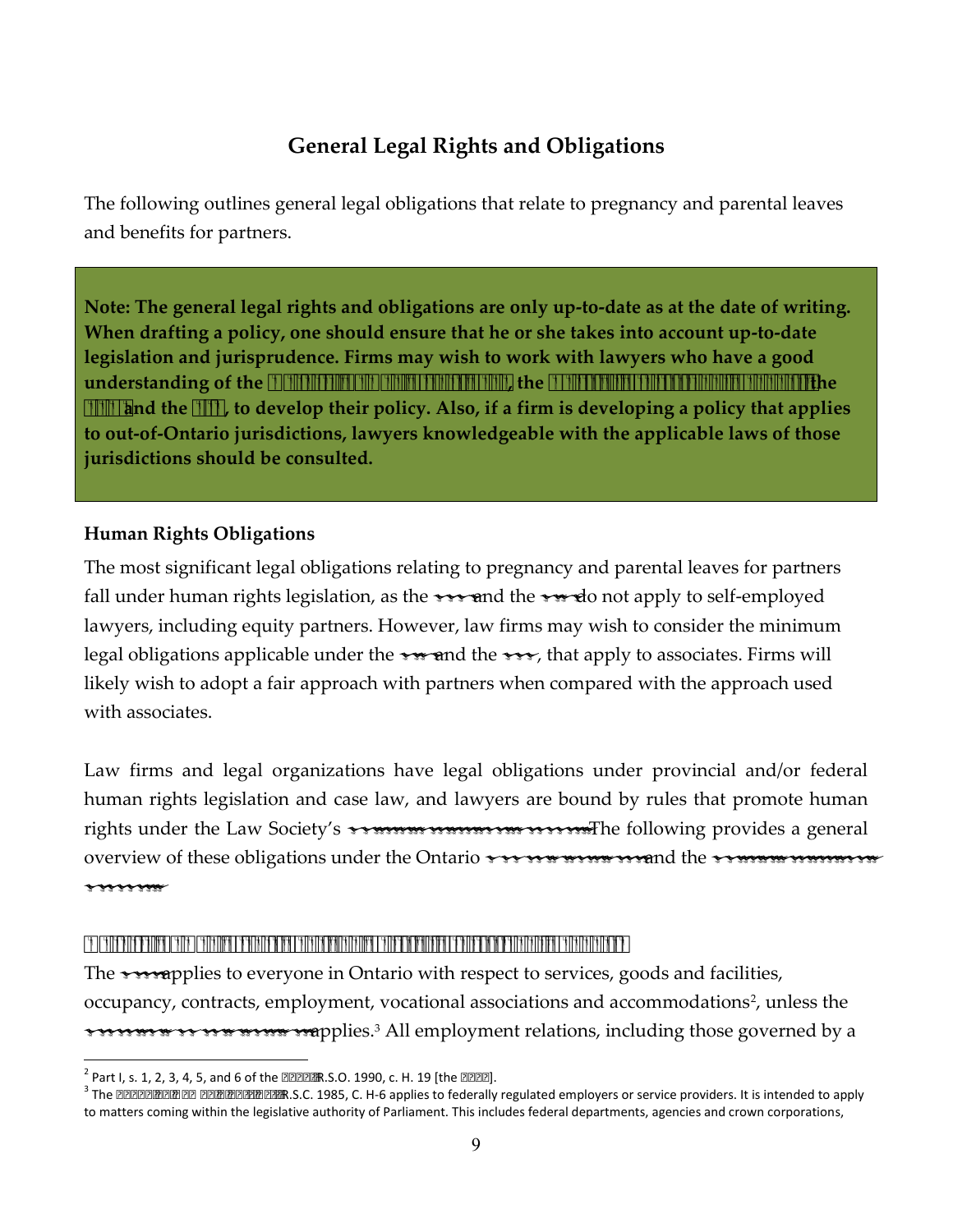collective agreement, are subject to the *Code*. Therefore, law firms in Ontario are subject to the *Code,* and the *Code* applies to all employees of the law firm, including associates, salaried lawyers, in-house counsel, and articling students. The *Code* also applies to contractual agreements, and to the relationship between partners in a firm.

 Supreme Court of Canada has clearly established that discrimination because a woman is, or may become, pregnant is discrimination on the ground of sex and is illegal.4 Discrimination in employment on the grounds of sex, sexual orientation, marital status and family status is also prohibited under the *Code*. 5 Human rights legislation expressly prohibits discrimination based on pregnancy and the

 example, sex, sexual orientation, marital status or family status.6 The *Rules of Professional Conduct* apply to member lawyers of the Law Society of Upper Canada. Rule 5.04 places a special responsibility on lawyers to adhere to the tenets of human rights law and in particular to respect the obligation not to discriminate because of, for

complaints related to pregnancy.  $^7$ A significant number of complaints made to the Discrimination and Harassment Counsel Program each year are complaints of discrimination or harassment on the basis of pregnancy. Of the breakdown of sex discrimination complaints between 2003 and 2008, 24 of the 175 (14%)

 effective and to manage their practice effectively. Not only do lawyers have the right to be In addition to Rule 5.04, lawyers should be mindful of their professional responsibility to provide legal services to clients in a manner that is conscientious, diligent, timely and costtreated without discrimination because of pregnancy, sex or family status, they also have an obligation to manage their practice to ensure that the provision of services during pregnancy

 $\overline{a}$ 

covered by the *Canadian Human Rights Act* and not the *Code*. chartered banks, airlines, television and radio stations, inter-provincial communications and telephone companies, First Nations and other federally regulated industries. The Act also applies to some private sector employers under federal jurisdiction. Lawyers employed by the federal government or salaried or in-house lawyers employed directly by federally-regulated industries, would for example be

covered by the *Canadian Human Rights Act* and not the *Code.*<br><sup>4</sup> *Brooks v. Canada Safeway,* [1989] 1 S.C.R. 1219 (S.C.C). The *Code* states "The right to equal treatment without discrimination because of sex includes the right to equal treatment without discrimination because a woman is or may become pregnant". *Code, supra* note 2, s.

 specifically, to honour the obligation not to discriminate on the grounds of race, ancestry, place of origin, colour, ethnic origin, 10(2).<br><sup>5</sup> *Code, supra* note 2, s. 5(1).<br><sup>6</sup> Rule 5.04(1) states " A lawyer has a special responsibility to respect the requirements of human rights laws in force in Ontario and, citizenship, creed, sex, sexual orientation, age, record of offences (as defined in the *Code*), marital status, family status, or disability with respect to professional employment of other lawyers, articled students, or any other person or in professional dealings with other members of the profession or any other person". *Rules of Professional Conduct* (Toronto: Law Society of Upper Canada, November 1,

<sup>2000).&</sup>lt;br><sup>7</sup> The *Report of Activities of the Discrimination and Harassment Counsel, July 1, 2008 to December 31, 2008 and Summary of Data Since January 1, 2003* (Toronto: Law Society of Upper Canada)*.*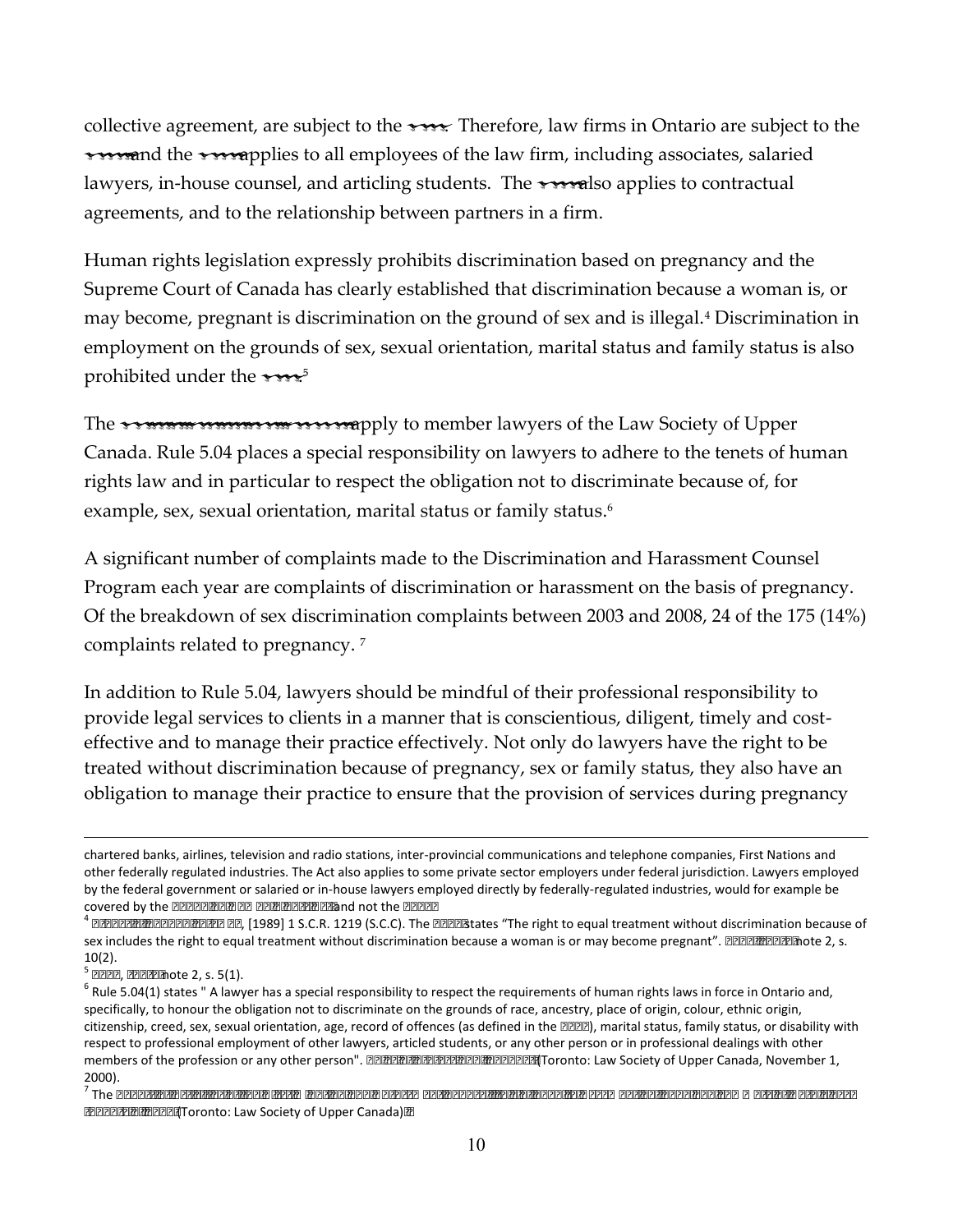or parental leaves continues to be offered effectively. Both firms and individual lawyers have a duty to clients to ensure on-going seamless high quality client service.

### *Firms Have a Duty to Accommodate*

determining whether an accommodation would constitute "undue hardship", the firm must order to constitute undue hardship, the cost must be quantifiable; related to the accommodation; and so substantial that it would alter the essential nature of the firm, or so significant that it would substantially affect its viability The *Code* and the *Rules of Professional Conduct* impose a duty to accommodate, to the point of undue hardship, differences that arise based on the enumerated grounds in the *Code*. In takes into consideration the cost, outside sources of funding, and health and safety factors.<sup>8</sup> In

 In determining undue hardship, the onus is on the firm to prove that the accommodation would constitute undue hardship; there is no onus on the employee or partner, requesting the accommodation to prove that it can be accomplished without undue hardship.

 The Human Rights Commission provides the following examples of how to accommodate during the pre-natal and post-natal periods, short of undue hardship: 9

A lawyer may be temporarily relocated or re-assigned to alternative duties.

A customized work schedule may be provided to accommodate medical appointments, including treatment for infertility, as well as breastfeeding needs.

 Where required, a quiet environment may be provided for pregnant lawyers to rest during breaks.

Special equipment may also be provided to a pregnant lawyer, such as a special chair or a special computer screen.

**Accommodation for breastfeeding may mean allowing a care-giver to bring the child into the workplace so the mother may breastfeed, making scheduling changes to permit time to express milk or breastfeed at work or to reach home** 

 $\overline{a}$ 

<sup>&</sup>lt;sup>8</sup> Section 11(2) of the *Code, supra* note 6.<br><sup>9</sup> Policy on Discrimination because of Pregnancy and Breastfeeding (Toronto: Human Rights Commission, revised 2008).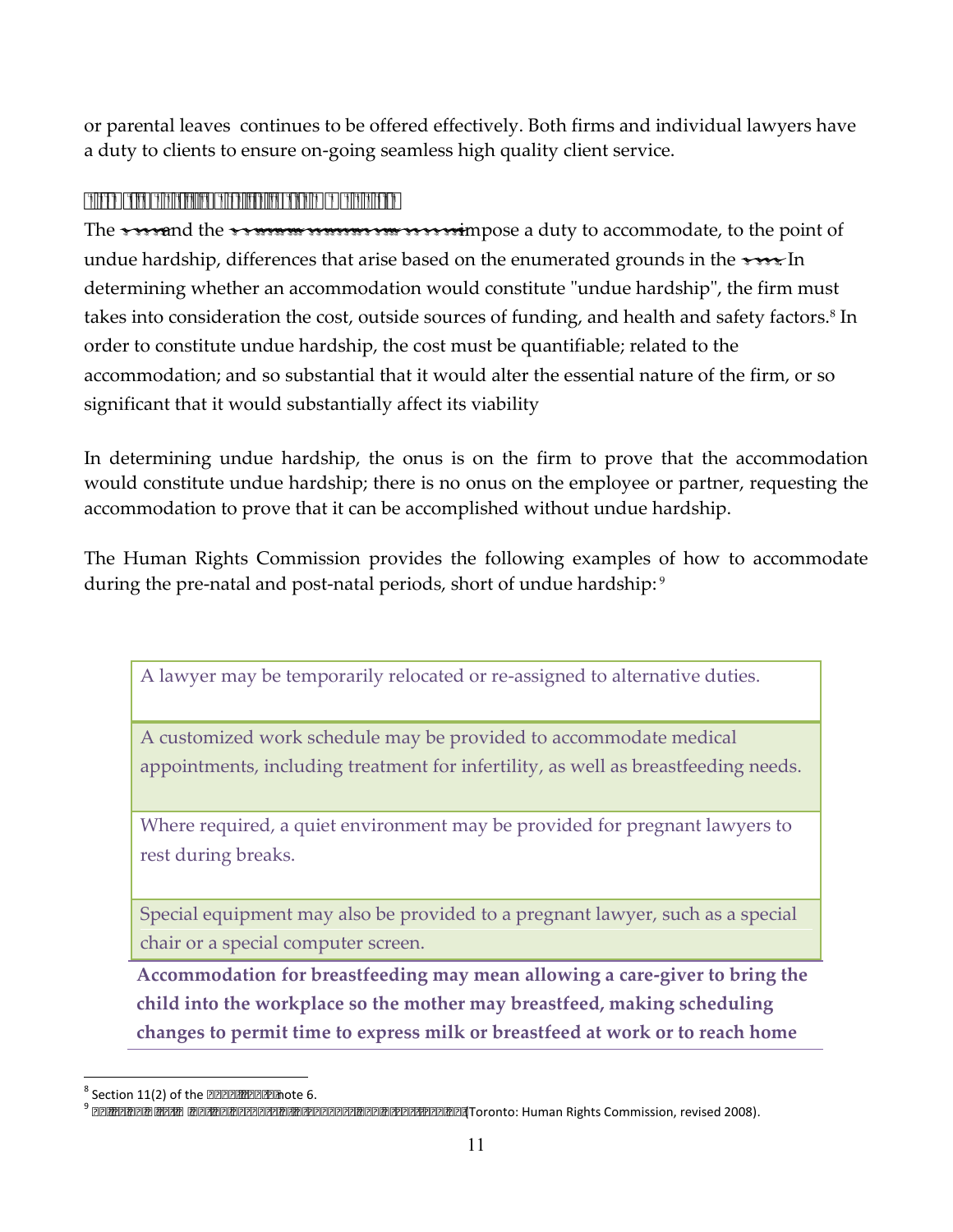**in time to breastfeed, and providing a comfortable, dignified and appropriate area so that women can breastfeed, or express and store breast milk at work.** 

#### <span id="page-11-0"></span>*Employment Standards Act, 2000*

 Absence")10 but exempt from Parts VII to XI of the *ESA*. 11 Therefore, the *ESA* does not apply to Employed lawyers are subject to Part XIII ("Benefit Plans") and Part XIV ("Leaves of equity partners and imposes no minimum obligations relating to pregnancy and parental leaves.

**Please refer to the** *Guide to Assist Law Firms in Developing Pregnancy and Parental Leave Policies for Associates* **for a discussion about the** *ESA* **as it applies to associates.** 

#### <span id="page-11-1"></span>*Employment Insurance Act12*

The *EIA* applies in Ontario to employees who meet minimum hour requirements of employment, but does not apply to self-employed workers. Therefore, equity partners are not eligible for parental/pregnancy benefits under the *EAI*.

**Please refer to the Guide to Assist Law Firms in Developing Pregnancy and Parental Leave Policies for Associates for a discussion about the EIA as it applies to associates.** 

 $\overline{a}$ 

they are subject to Parts XIII ("Benefit Plans") and XIV("Leaves of Absence"). <sup>10</sup>*Exemptions, Special Rules and Establishment of Minimum Wage,* O. Reg. 285/01 (amended to O. Reg. 401/03) exempts members of the legal profession from Parts VII to XI of the *ESA*. Section 3(2) of the *ESA,* SO 2000, c. 41, exempts employees whose employment is within the legislative jurisdiction of the Parliament of Canada. Section 3(4) exempts Crown employees from many portions of the Act, however,

they are subject to Parts XIII ("Benefit Plans") and XIV("Leaves of Absence").<br><sup>11</sup> Part VII is Hours of Work and Eating, Part VIII is Overtime Pay, Part IX is Minimum Wage, Part X is Public Holidays, and Part XI is Vacation with Pay. ESA, ibid.

 $12$  S.C. 1996, c. 23.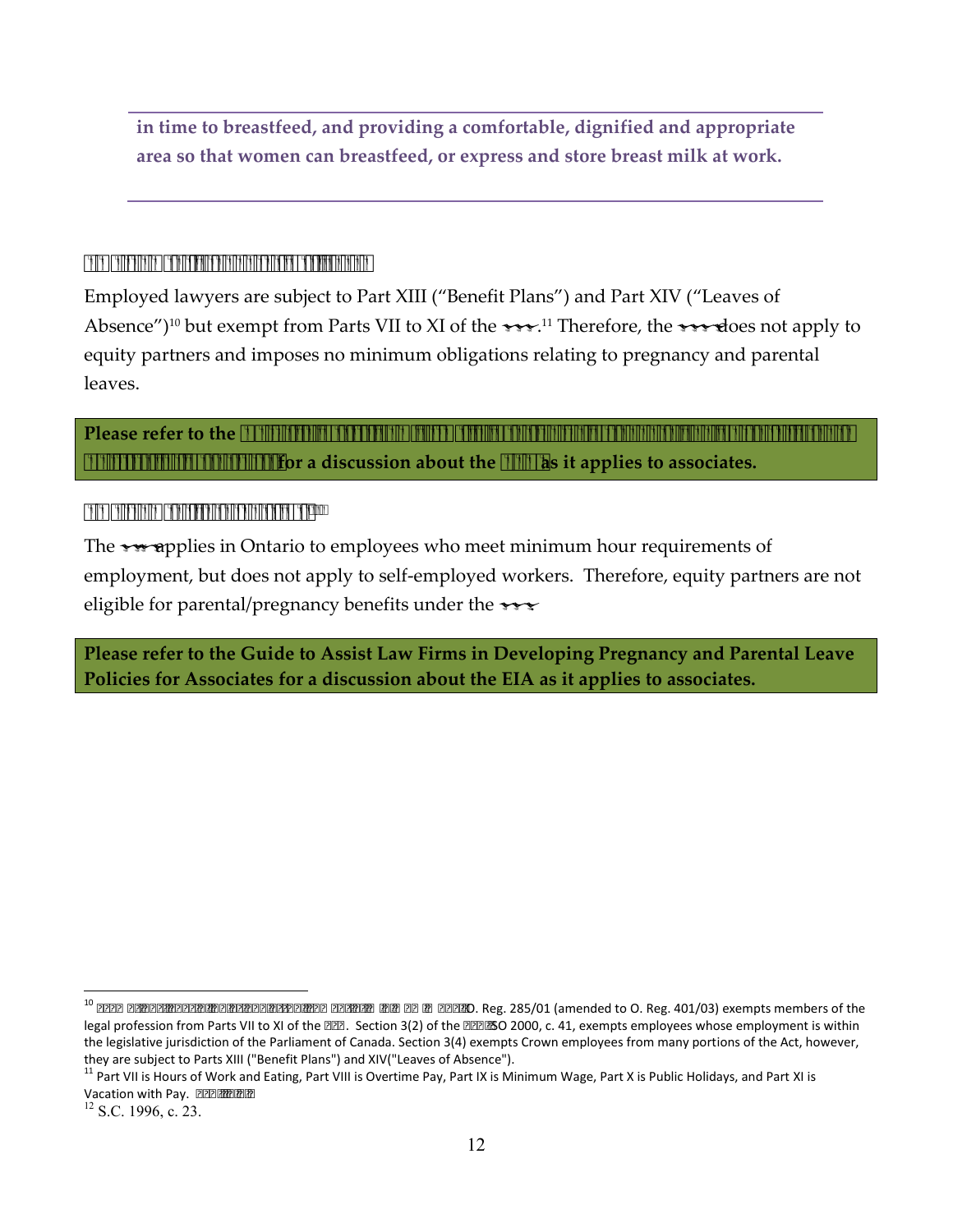# Sample Policy Options Commentary The sample policy options presented below are drafted to apply to equity partners who are not employees of law firms. The sample policy options assume that the *Employment Standards Act* (*ESA*) and the *Employment Insurance Act* (*EIA*) do not apply in those cases. A separate Guide, the *Guide to Assist Law Firms in Developing Pregnancy and Parental Leave Policies for Associates,* is available for associates who are considered "employees of the firm" under the *ESA* and the *EIA*. A firm could also extend this policy to make it applicable to other types of partners, such as non-equity partners, income partners or special partners. If that is the case, firms should consider whether such a partner is considered an employee of the firm for the purposes of the *ESA* or the *EIA*. The sample policy options address the most common legal work environment: a firm composed of partners, associates, articling students and other staff, not subject to a collective agreement. Where a workplace is governed by a collective agreement, modifications may need to be made to the policy. **The sample policy options are only up-to-date as at the date of writing. When drafting a policy, one should ensure that he or she takes into account up-to-date legislation and jurisprudence. Firms may wish to work with lawyers who have a good understanding of the Ontario**  *Human Rights Code* **and of other relevant legislation to develop their policy.**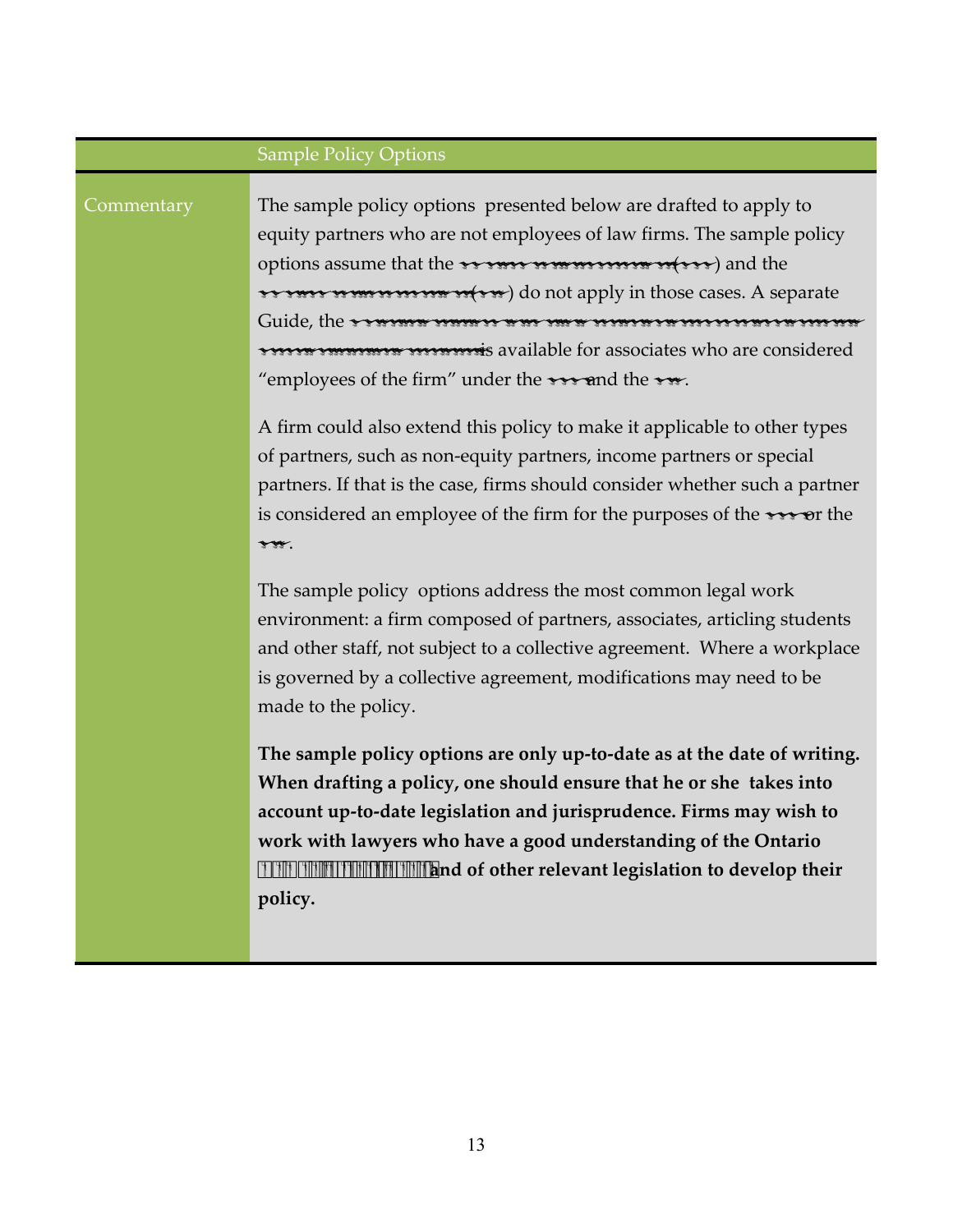# **PREGNANCY AND PARENTAL LEAVE POLICY FOR PARTNERS OF [NAME OF FIRM] ( "THE FIRM")**

#### <span id="page-13-0"></span>*Statement and Governing Legislation*

| Commentary | Although not mandatory, firm policies often include an<br>introductory section that outlines the statement of principles and<br>commitment of the firm, along with the relevant governing<br>legislation. Such introductory section provides context for the<br>policy and emphasizes a firm's commitment to equality and<br>principles of human rights. |
|------------|----------------------------------------------------------------------------------------------------------------------------------------------------------------------------------------------------------------------------------------------------------------------------------------------------------------------------------------------------------|
|            | Firms may vary the text of the section "Statement and Governing"<br>Legislation".                                                                                                                                                                                                                                                                        |

- 1. The firm is committed to advancing inclusiveness and diversity at the firm. It is important that it provide the appropriate support to new parents. This policy outlines the role of the firm in assisting partners to transition their practice prior to, during and after their leave, and the role of the partner in ensuring continued excellence in client service and practice management.
- 2. The firm is committed to fulfilling its legal obligations, including its obligations under the Ontario *Human Rights Code* and the Law Society of Upper Canada's *Rules of Professional Conduct,* which prohibit sexual discrimination based on enumerated grounds, including sex/pregnancy, marital status, family status and sexual orientation.
- 3. This policy also outlines the obligations of firms and partners to ensure continued high quality client services during a partner's absence.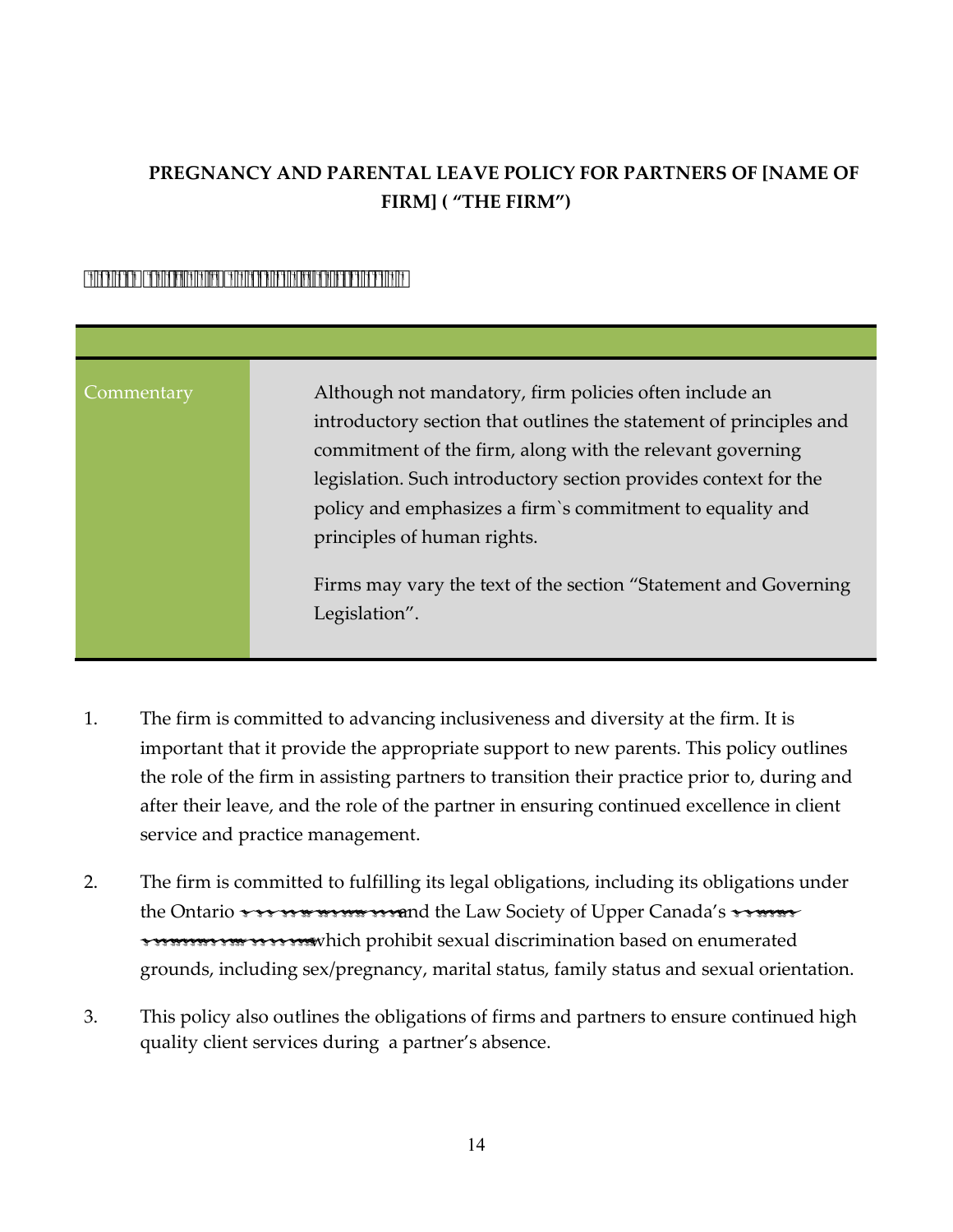#### <span id="page-14-0"></span>*Definitions*

| Commentary | It is not necessary to include a "Definitions" section within a firm policy.<br>However, definitions are often helpful for the reader and may enhance<br>transparency and consistency. |
|------------|----------------------------------------------------------------------------------------------------------------------------------------------------------------------------------------|

4. **"Partners"** under this policy are equity partners who are defined as such in the Partnership Agreement and are not employees covered under the *Employment Standards Act, 2000* ("ESA") or the *Employment Insurance Act* ("*EIA*").

Commentary A firm should use terminology that is most commonly used by the firm, such as "partner" or "equity partner". Most respondents to the Justicia survey of firms indicate that they have "equity partners". Thirty-two percent (32%) of respondents of the survey of medium firms and 29% of respondents of the survey of large firms indicate that they do not have "income partners".

> If the policy applies to non-equity partners, the firm may wish to consider whether the relationship with the non-equity partners is one that would be considered an "employment" relationship under the *ESA* and the *EIA*.

- 5. **"Parent"** includes a biological mother or father, or a person with whom a child is parent of a child and who intends to treat the child as his or her own, and "child" has a placed for adoption or a person who is in a relationship of some permanence with a corresponding meaning.
- is a parent, as defined by this policy, when a child is born or first comes into his or her 6. **"Parental Leave"** means, for the purpose of this policy, a leave taken by a partner who care.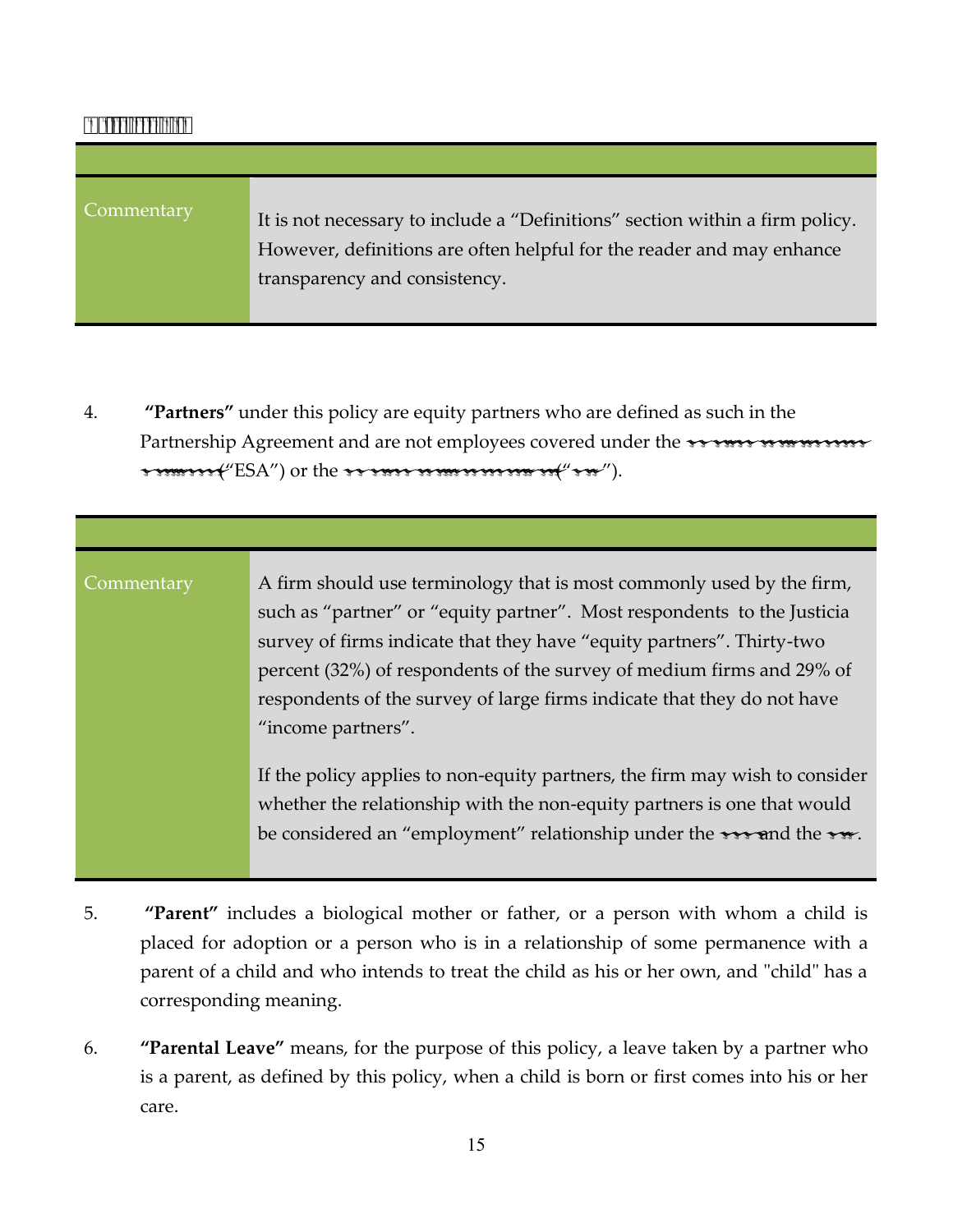- 7. **"Pregnancy Leave"** means, for the purpose of this policy, a leave of absence taken by a partner in connection with the birth of a child.
- 8. **"Spouse"** means either of two persons who, are married to each other, or either of two persons who live together in a conjugal relationship outside marriage.

| Commentary | To make the sample policy options consistent with the sample policy            |
|------------|--------------------------------------------------------------------------------|
|            | options for associates, we use the definition of "spouse" in the Family Law    |
|            | Act and the ESA, and the definition of "parent" that is consistent with the    |
|            | ESA. Appropriate legislation in other jurisdictions should also be             |
|            | considered if the policy applies to offices outside of Ontario.                |
|            |                                                                                |
|            | The <i>ESA</i> and <i>EIA</i> do not apply to partners and therefore the terms |
|            | pregnancy and parental leave are not legally defined in this context. As a     |
|            | result we have defined the terms "pregnancy leave" and "parental leave"        |
|            | for the purpose of this sample policy.                                         |
|            |                                                                                |

## <span id="page-15-0"></span>*Application of Policy*

9. This policy applies to all partners of the firm working in offices of the firm located in Ontario.

| Commentary            | The firm may wish to adopt a policy that applies to offices outside of<br>Ontario. However, if that is the case, a firm should be mindful of<br>legislation applicable in different provinces when developing its policy. |
|-----------------------|---------------------------------------------------------------------------------------------------------------------------------------------------------------------------------------------------------------------------|
| <b>Firm Practices</b> | The findings of the Justicia survey of medium firms indicate that 37% of<br>participating medium firms have a pregnancy leave policy for partners,                                                                        |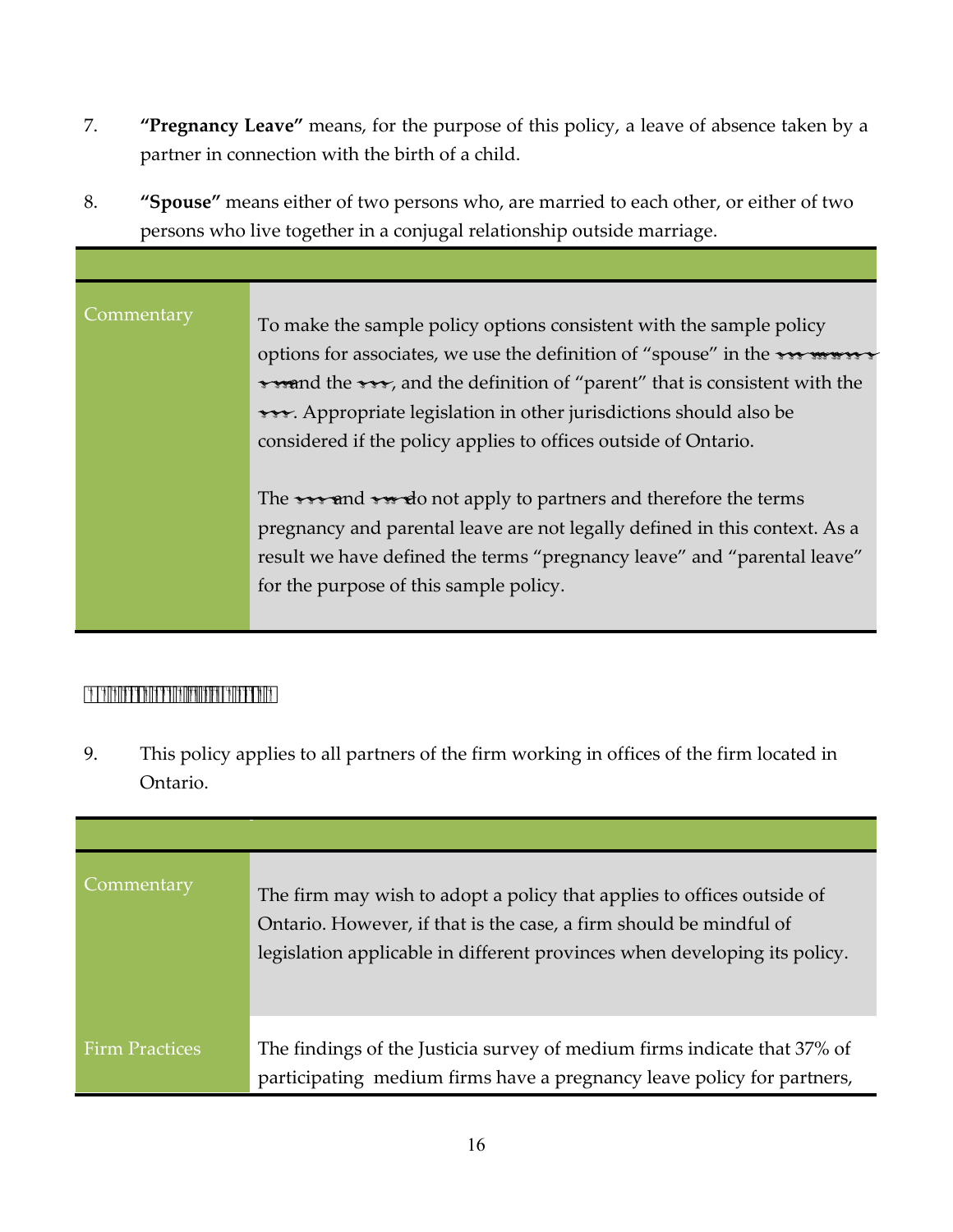17% of participating medium firms have a parental leave policy for partners and 30% (3 of 10 respondents) of "out of GTA and Ottawa" firms have a pregnancy leave policy for partners. The findings of the Justicia survey of large firms indicate that 91% of participating firms have a pregnancy leave policy for partners and half indicate that their firm has a parental leave policy for partners.

#### <span id="page-16-0"></span>*Eligibility and Entitlement*

<span id="page-16-1"></span> **Pregnancy Leave - Eligibility** 

| Commentary            | Law firms have adopted various approaches in their policies to provide<br>pregnancy leaves for partners. Some policies address requests for leaves<br>of absences, including pregnancy leaves, on a case-by-case basis. Most<br>policies reviewed, however, recognize the importance of providing<br>support for pregnancy leaves, including clarity and certainty regarding<br>the extent of such support. Most policies provided by Justicia firms<br>include the maximum length of leave entitlement, along with a full<br>description of the compensation entitlement. |
|-----------------------|----------------------------------------------------------------------------------------------------------------------------------------------------------------------------------------------------------------------------------------------------------------------------------------------------------------------------------------------------------------------------------------------------------------------------------------------------------------------------------------------------------------------------------------------------------------------------|
| <b>Firm Practices</b> | The firm policies provided by Justicia participants indicate the following<br>practices relating to pregnancy leaves for partners:<br>17 week leave at full draw, full bonus and profit sharing<br>entitlement, and full share of profit allocation for the period<br>Female partners are entitled to pregnancy and parental leave up to<br>a maximum of six continuous months. The partner will continue to<br>receive her share of income for a maximum of four continuous<br>months.<br>A partner may take up to 6 months of pregnancy leave. The                       |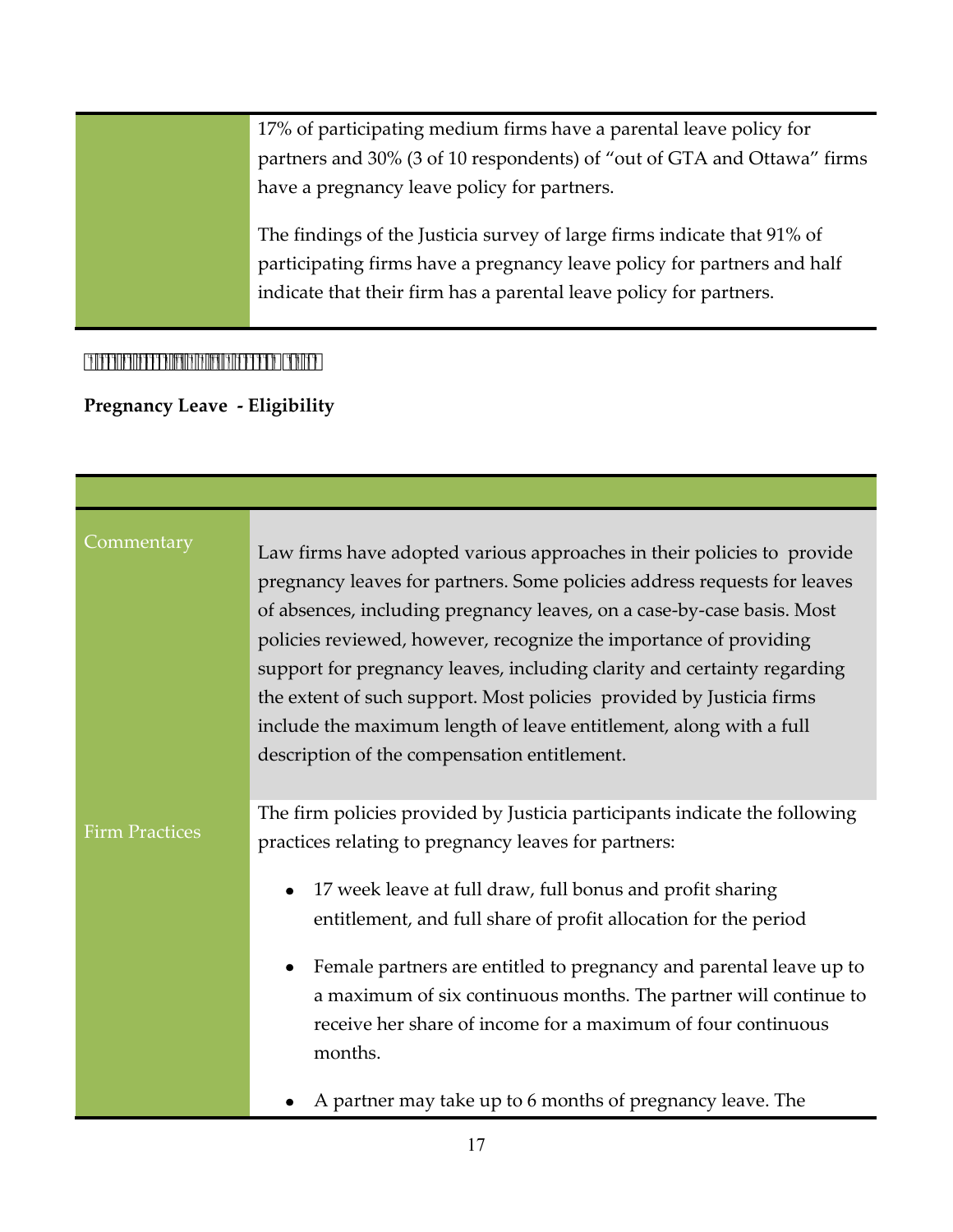partner's budgeted monthly draw will continue for the duration of the pregnancy leave.

- Full compensation for 16 weeks of pregnancy leave.
- Pregnancy leave for up to 17 weeks at full income.
- Pregnancy leave for up to 17 weeks at full income, subject to conditions of return to the partnership.
- Maximum of six month paid leave and remains at full draw and other benefits.
- For the first 17 weeks, the partner receives full monthly and quarterly draws.

Two "out of GTA and Ottawa" firms indicate that they provide pregnancy leaves to their partners with no prior service requirement at the firm. One respondent indicates that the pregnancy benefits are based on 60% of average monthly draw for a period not to exceed 6 months. Another respondent notes that pregnancy benefit payments to partners are considered to be payments in lieu of any firm disability or sickness benefits payable.

Thirty-seven percent (37%) of respondents of the Justicia survey of medium firms indicate that their firm provides a pregnancy leave policy for partners, and the findings of the survey indicate that there is little consistency in the length of pregnancy leave and amount of draw provided by medium firms. One firm provides profit sharing for 3 months, one provides full draw for 4 months, three firms provide full draw for 17 weeks, while another provides 60% of the average monthly draw for a period not to exceed 6 months. A number of respondents of medium firms mention that they deal with the draw and length of leave on a case by case basis. Most participating medium firms (85%) that have pregnancy policies for partners allow pregnancy leaves without imposing conditions such as minimum length of time at the firm.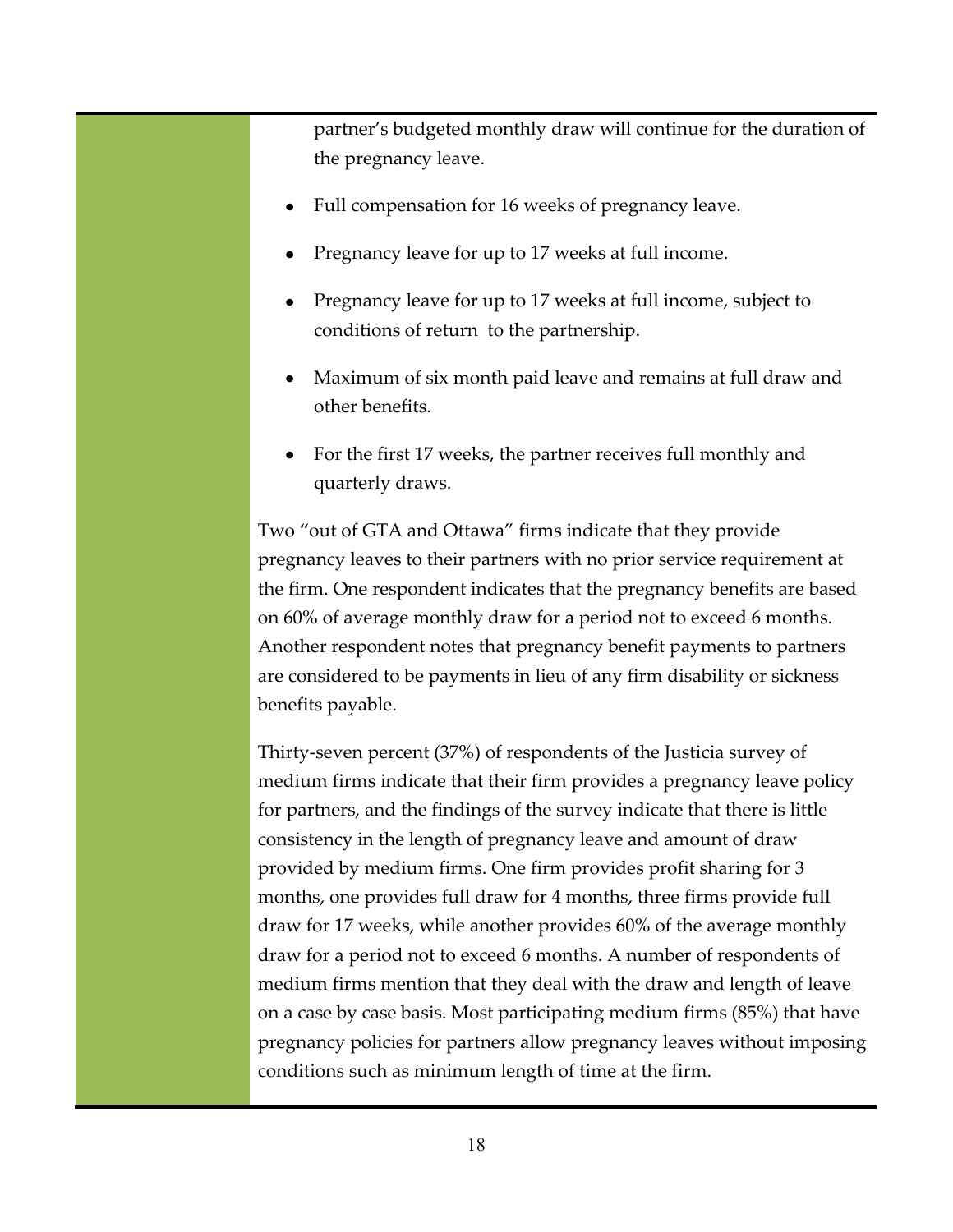The findings of the Justicia survey of large firms indicate that there is some consistency in the length of pregnancy leave and amount of draw provided by large firms. Twelve respondents out of 21 respondents of the large firm survey indicate that the policy specifies how a leave affects the partner's draw or compensation. All of the 12 respondents indicate that their firm provides full draw to partners for a period of between 16 weeks and 6 months. Ninety-one percent (91%) of large firms with a pregnancy policy for partners allow partners to take the leave without imposing conditions such as minimum length of time at the firm.

- 10. The following are options based on clauses found in law firm policies. A firm can choose the most relevant option or draft its own clause:
	- a. Option 1: A partner may take up to [**insert length of leave**] of pregnancy leave.
	- b. Option 2: Requests for a pregnancy leave will be dealt with on a case-by-case basis in a manner that recognizes the importance of supporting partners during pregnancy leaves. All pregnancy leave arrangements will be decided following a consultation between the partner requesting a leave and [**insert position or committee**]. The approval of a pregnancy leave and the terms and conditions will be approved by [**insert position or committee].**

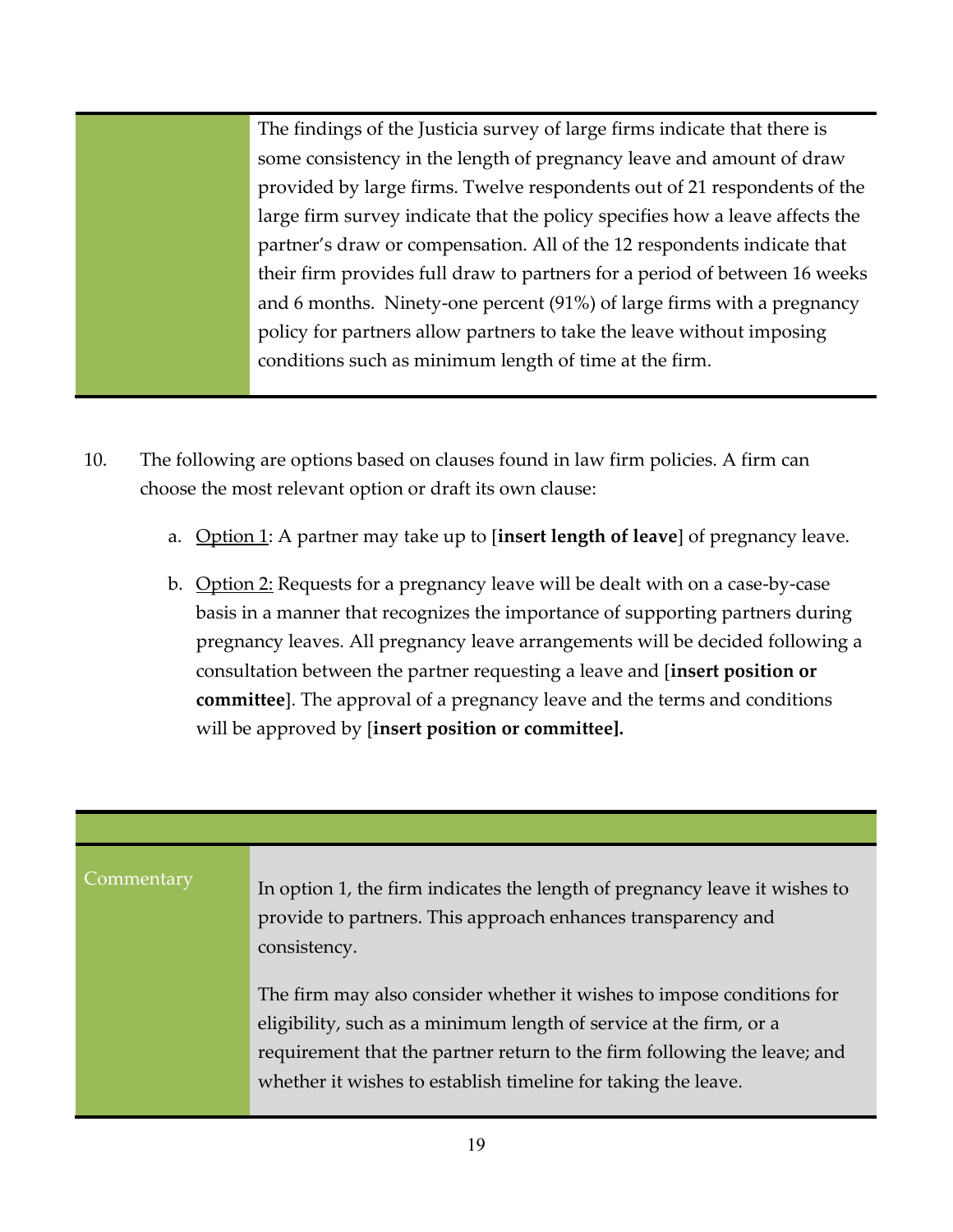One policy includes, for example, a clause in which the compensation of the partner during the pregnancy leave is reduced in cases where a partner has been at the firm for a brief period of time prior to the pregnancy leave. The clause reads "A partner who has been with the firm as a lawyer for less than one year prior to the commencement of the pregnancy leave shall be entitled during the period of the pregnancy leave to receive one month's income. All other partners shall be entitled to receive full income."

Another policy includes the following clause with conditions: "The provision of draws and all allocation of income during the pregnancy leave is conditional upon i) the partner returning to practice at the end of the leave period, on the same full or part-time basis in effect at the commencement of the leave; ii) remaining a partner of the firm on that basis for a period of twelve months; and iii) the partner undertaking to repay to the firm any draw and allocation of income paid during the pregnancy leave period in the event of non-compliance by the partner with the foregoing conditions."

In option 2, an individualized approach to pregnancy leave is used. If that is the approach taken by the firm, the policy should include a fair process to consider the request, including a consultation with the partner requesting the leave.

Firms may also wish to include provisions about timeline and temporary interruptions of the leaves. Examples of options include,

Option 1 – A partner may temporarily interrupt a pregnancy leave to return to practice. In that case, the partner must resume the leave within [**insert period of time],** and the leave period will continue to run from the date at which the partner has resumed the leave.

Option 2 – A partner may temporarily interrupt a pregnancy leave to return to practice. In that case, the period of the leave continues to run while the partner works and the last day of the leave remains unchanged.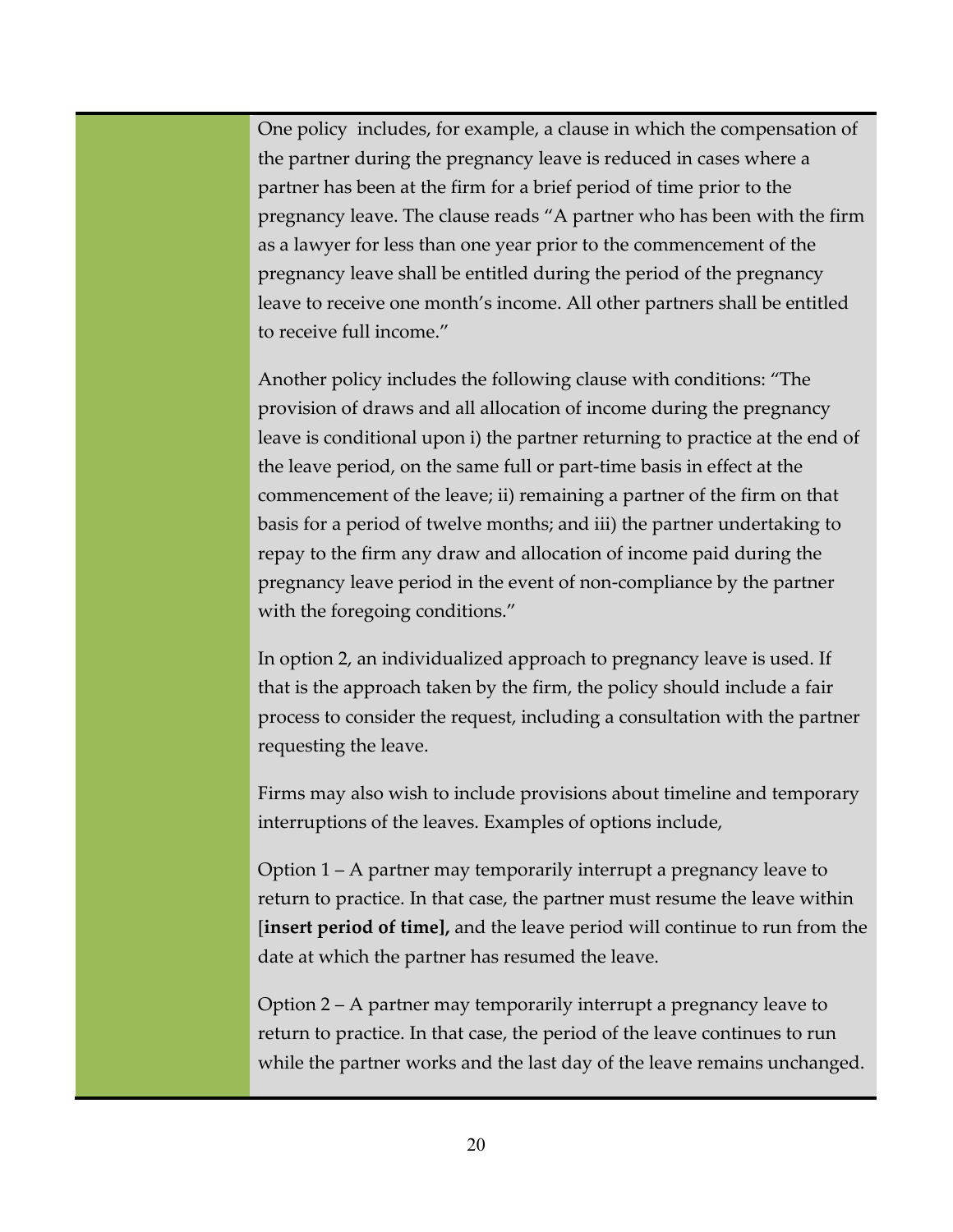Option 3 - Once started, the pregnancy leave should be taken all at one time, unless the partner and the firm agree to allow interruptions of the leave. Such request will be made to [**insert appropriate position or committee such as the Executive Committee]** and be agreed upon by the committee and the partner.

#### <span id="page-20-0"></span> **Pregnancy – Compensation during Leave**

# Commentary Most firm policies reviewed allow partners on pregnancy leaves to receive their full share of income for a period of time, as specified in the policy. As mentioned above, some impose conditions to the receipt of full share of income.

- 11. The following are options based on clauses found in law firm policies:
	- a. Option 1: Partners shall continue to receive their [**insert description of compensation, such as profit allocation, bonus, and/or other**] during their pregnancy leave.
	- pregnancy leave. A partner who has been at the firm for less than [**insert length** b. Option 2: Partners shall continue to receive their [**insert description of compensation, such as profit allocation, bonus, and/or other**] during their **of time]** prior to the commencement of the pregnancy leave shall be entitled during the period of her pregnancy leave to receive [**insert length of time]** months [**insert description of compensation, such as profit allocation, bonus, and/or other**].
	- c. Option 3: Partners shall continue to receive their [**insert description of compensation, such as profit allocation, bonus, and/or other**] during their pregnancy leave. The receipt of [**insert description of compensation, such as profit allocation, bonus, and/or other**] during the pregnancy leave is conditional upon i) the partner returning to practice at the end of the leave period, on the same full or part-time basis in effect at the commencement of the leave; ii)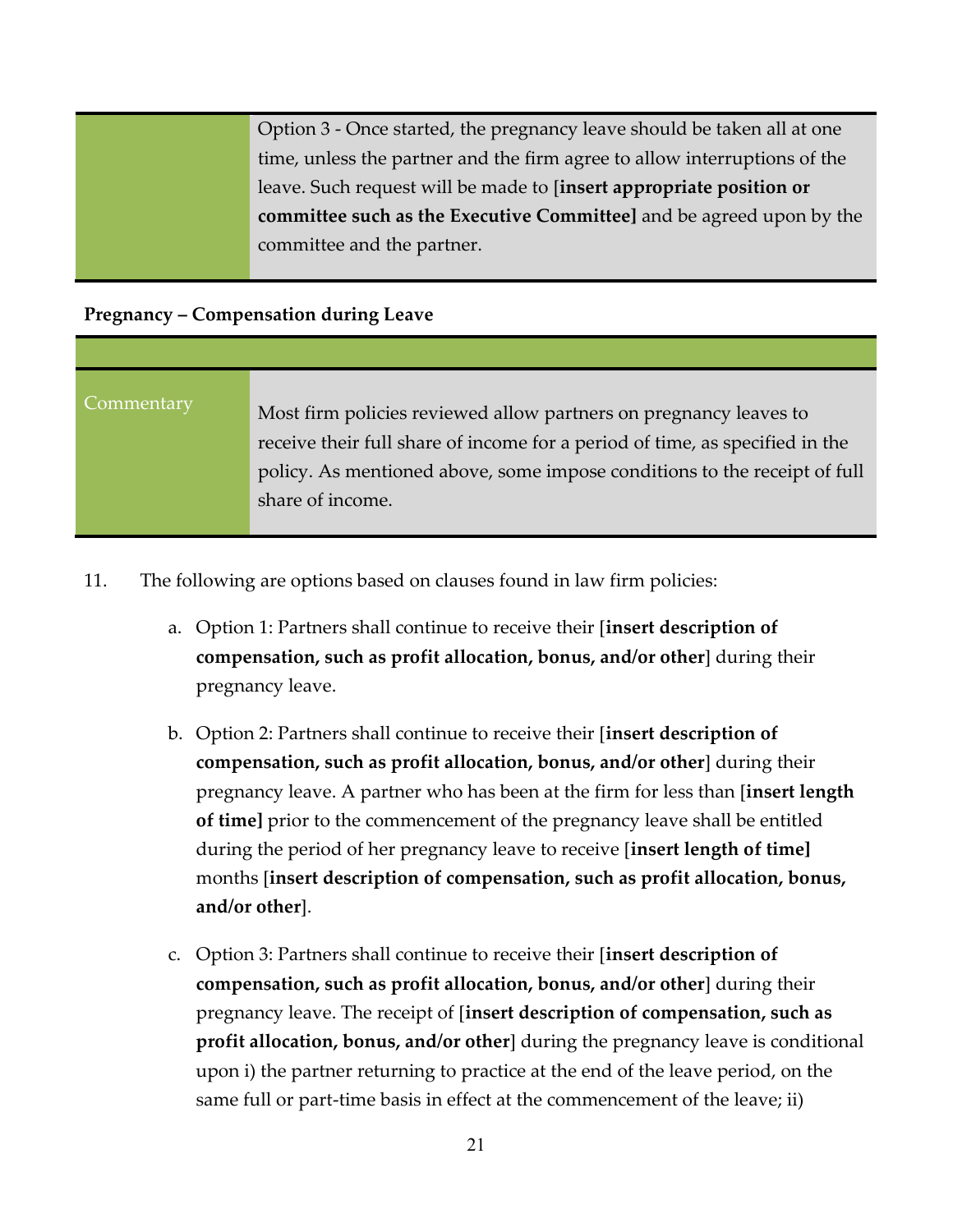remaining a partner of the firm on that basis for a period of [**insert length of time]**; and iii) the partner undertaking to repay to the firm any [**insert description of compensation, such as profit allocation, bonus, and/or other**] paid during the pregnancy leave period in the event of non-compliance by the partner of these conditions.

 time practice with the firm. In the event that a partner who has taken a d. Option 4: Partners shall continue to receive their [**insert description of compensation, such as profit allocation, bonus, and/or other**] during their pregnancy leave. Partners taking pregnancy leaves are expected to return to fullpregnancy leave resigns within [**insert amount of time]** of the end of such leave, the partner shall repay the amounts paid to the partner during such pregnancy leave.

| Commentary            | Firms do not have a legal obligation to provide compensation to<br>their partners for pregnancy leaves. However, firms may wish to<br>provide compensation to partners for pregnancy leaves, in part to<br>ensure fairness when compared to associates' benefits.                                                                                                              |
|-----------------------|--------------------------------------------------------------------------------------------------------------------------------------------------------------------------------------------------------------------------------------------------------------------------------------------------------------------------------------------------------------------------------|
|                       | In drafting its policy, the firm should consider whether to include<br>all components of a partner's compensation, such as bonuses,<br>draws, profit sharing percentages, periodic distribution of profit,<br>benefits and future share allocation and corresponding<br>compensation. The policy should be consistent the compensation<br>scheme in the partnership agreement. |
| <b>Firm Practices</b> | Of the nine firms that provided their policies on pregnancy leaves<br>for partners, 7 are from large firms. Seven firms provide full draw<br>for pregnancy leaves. The period of leave when full draw is<br>provided is as follows: 16 weeks (2 firms), 17 weeks (3 firms and<br>one firm if the partner has been at the firm for 1 year) and 6<br>months (3 firms).           |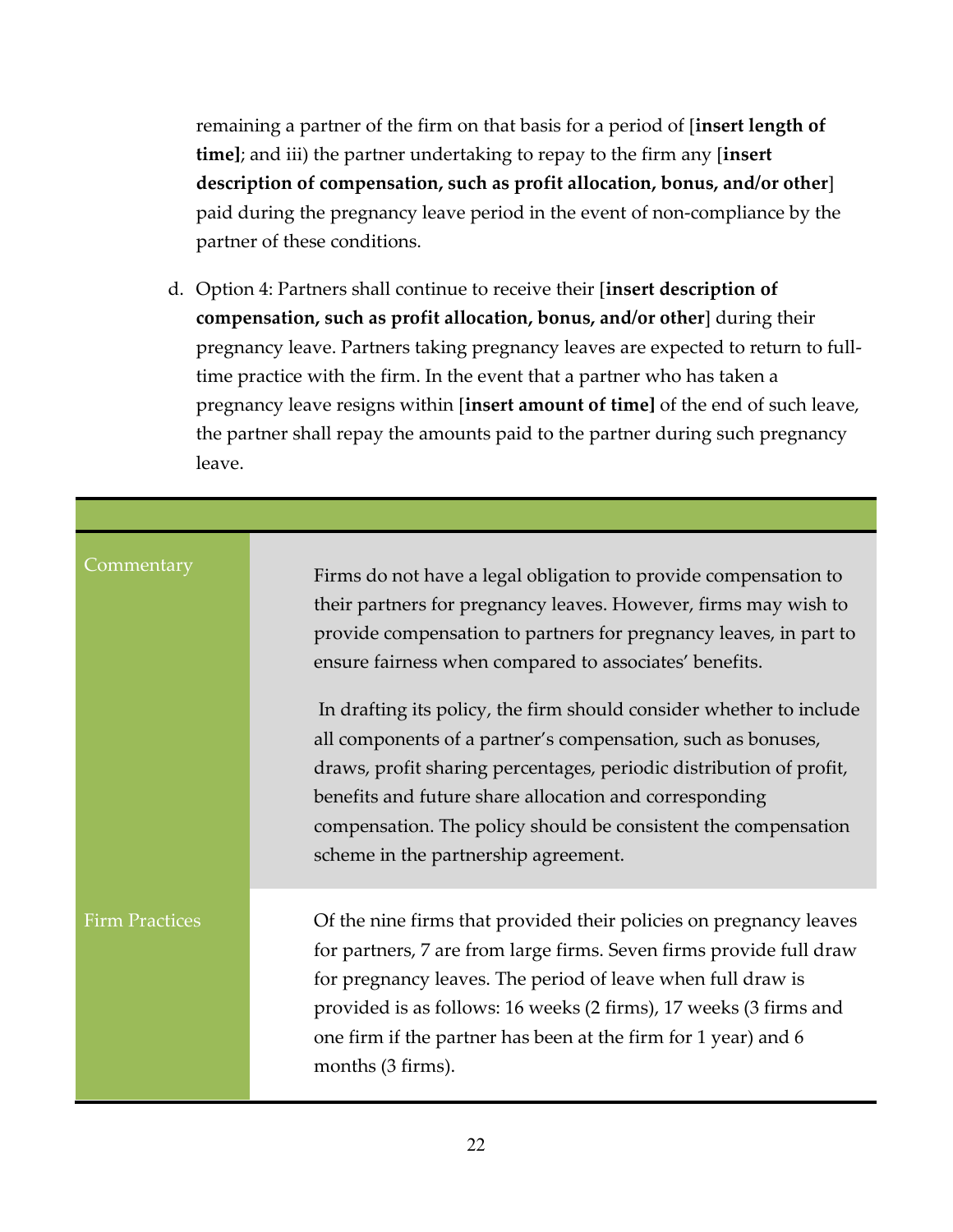Two "out of GTA and Ottawa" firms indicate that they provide pregnancy leaves to their partners no matter the length of time at the firm. One respondent indicates that the pregnancy benefits are based on 60% of average monthly draw for a period not to exceed 6 months. Another respondent notes that pregnancy benefit payments to partners are considered to be payments in lieu of any firm disability or sickness benefits payable.

 their partners. The findings of the survey of medium firms indicate Thirty-seven percent (37%) of respondents of the Justicia survey of medium firms indicate that they have a pregnancy leave policy for that there is little consistency in the length of pregnancy leave and amount of draw provided by medium firms. One firm provides profit sharing for 3 months, one provides full draw for 4 months, three firms provide full draw for 17 weeks, while another provides for 60% of the average monthly draw for a period not to exceed 6 months. A number of medium firms mention that they deal with the draw and length of leave on a case by case basis. Most participating medium firms (85%) that have pregnancy policies for partners allow pregnancy leaves for equity partners without imposing conditions for eligibility such as length of time at firm.

Ninety-one percent (91%) of respondents of the Justicia survey of large firms indicate that they have a pregnancy leave policy for partners. The findings of the Justicia survey of large firms indicate that there is some consistency in the length of pregnancy leave and amount of draw provided by large firms. Most participating large firms (13 firms) provide full draw to partners for a period of between 17 weeks and 6 months. Ninety-one percent (91%) of large firms with a policy allow leaves for partners without imposing conditions for eligibility such as length of time at the firm.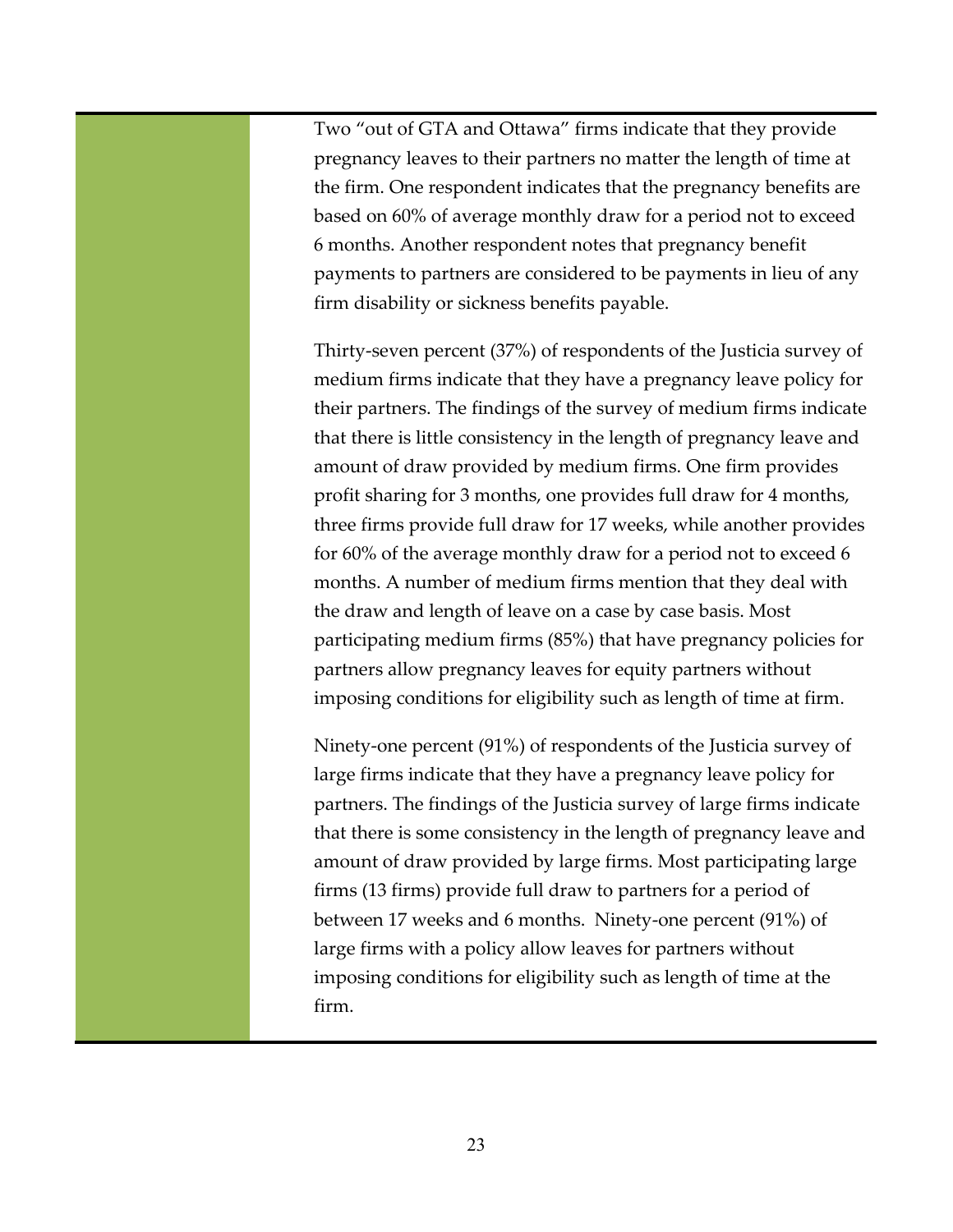### <span id="page-23-0"></span>**Parental Leave – Eligibility**

| Commentary | Law firms do not have a legal obligation to provide parental leaves for                                                                                                                                                                                                                                                                             |
|------------|-----------------------------------------------------------------------------------------------------------------------------------------------------------------------------------------------------------------------------------------------------------------------------------------------------------------------------------------------------|
|            | partners. However, a firm may wish to provide comparable benefits to                                                                                                                                                                                                                                                                                |
|            | partners and associates. The ESA, which applies to associates, provides                                                                                                                                                                                                                                                                             |
|            | that eligible employees are entitled to 35 weeks of parental leave if they                                                                                                                                                                                                                                                                          |
|            | have taken a pregnancy leave and otherwise 37 weeks.                                                                                                                                                                                                                                                                                                |
|            | Law firms have adopted various approaches in their policies to provide<br>parental leave entitlements for their partners. A number of policies<br>address requests for parental leaves on a case-by-case basis. Some policies<br>include the maximum length of leave entitlement, along with a full<br>description of the compensation entitlement. |
|            | The following are options based on clauses found in law firm policies.                                                                                                                                                                                                                                                                              |
|            |                                                                                                                                                                                                                                                                                                                                                     |

#### 12. Options:

- a. Option 1: Partners, including those who have taken a pregnancy leave, who are new parents are entitled to take up to [**insert length of time for parental leave**] of parental leave.
- b. Option 2: Partners who are new parents and have not taken a pregnancy leave are entitled to take up to [**insert length of time for parental leave**] of parental leave.
- c. Option  $3$ : Requests for a parental leave will be dealt with on a case-by-case basis in a manner that recognizes the importance of supporting partners during parental leaves. All parental leave arrangements will be decided following a consultation between the partner requesting a leave and [**insert position or committee**]. The approval of a parental leave and the terms and conditions will be approved by [**insert position or committee].**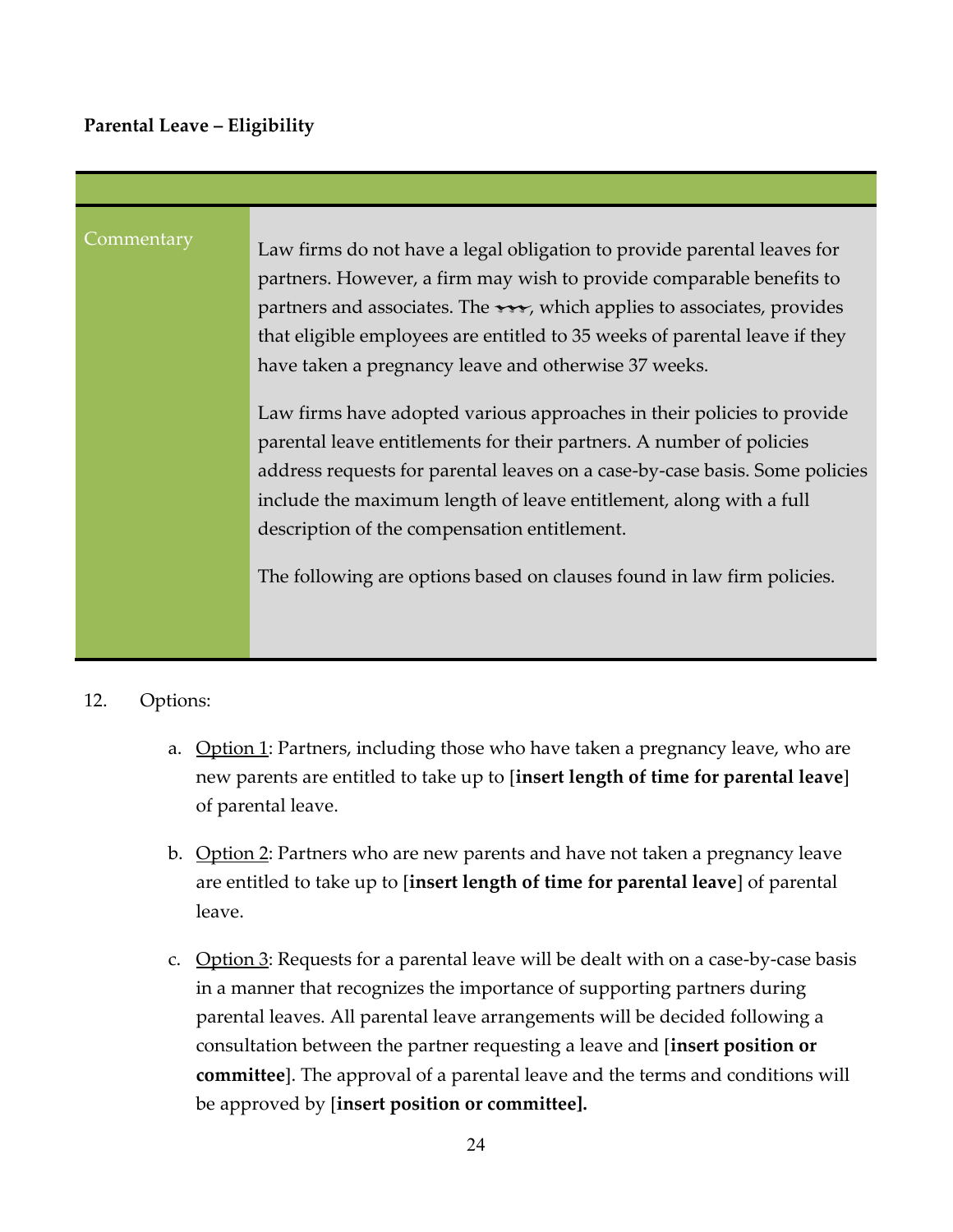| Commentary            | A firm that provides parental leave entitlements should ensure that they<br>are provided to both birth and adopting parents. Case law has indicated<br>that adoptive parents and birth parents should be equally treated when<br>providing parental leaves.<br>Firms may also wish to consider whether parental leaves will be<br>available to partners who have taken a pregnancy leave. Pregnancy<br>leaves are seen as serving a different purpose than parental leave as they<br>enable women to prepare for childbirth, to recover physiologically and to<br>have a period of time to take care of their families. Firms may wish to<br>allow birth mothers to take a parental leave in addition to a pregnancy<br>leave (option 1).                                                                                                                                                                                                                     |
|-----------------------|---------------------------------------------------------------------------------------------------------------------------------------------------------------------------------------------------------------------------------------------------------------------------------------------------------------------------------------------------------------------------------------------------------------------------------------------------------------------------------------------------------------------------------------------------------------------------------------------------------------------------------------------------------------------------------------------------------------------------------------------------------------------------------------------------------------------------------------------------------------------------------------------------------------------------------------------------------------|
| <b>Firm Practices</b> | Nine firms in the Justicia project provided their partners' pregnancy and<br>parental leave policies as precedents to assist in the development of<br>model policy options. Seven of those firms are large firms. The policies<br>provided do not adopt a consistent approach to parental leave benefits.<br>The following are examples of approaches:<br>one firm provides an adoption leave at full draw for 17 weeks<br>(which is consistent with the pregnancy leave and benefits in the<br>policy);<br>one firm provides a pregnancy and parental leave for women at 4<br>months full draw in total (includes both pregnancy and parental<br>leaves) and an additional 2 months at no draw. The firm also<br>provides 37 weeks for men with a proportional reduction in<br>compensation (the firm also allows a leave in addition to<br>pregnancy for 6 additional months at no draw);<br>one firm provides a leave at full draw for 6 weeks for men and |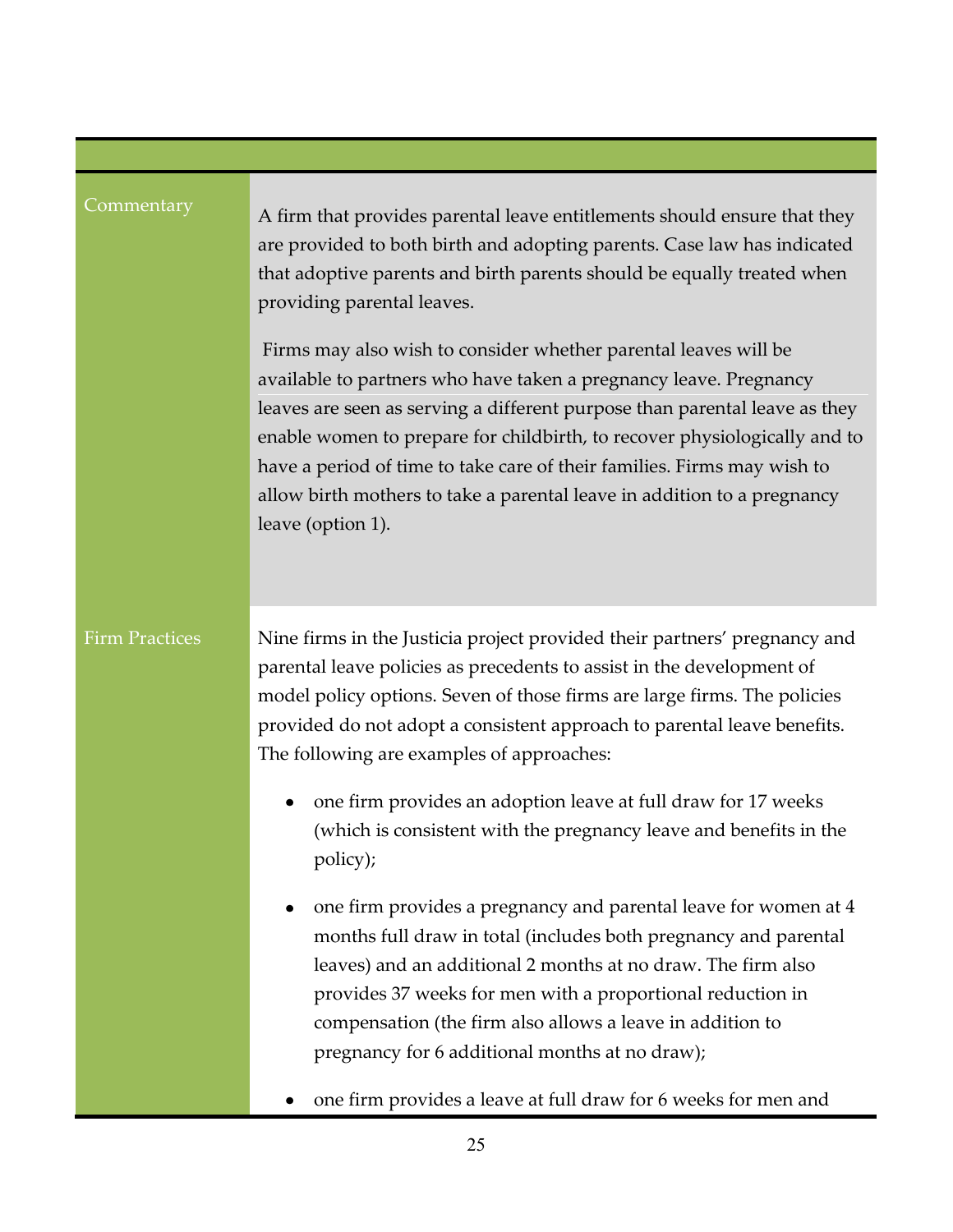women who have not taken pregnancy leaves, and 6 months of leave at no draw for women in addition to pregnancy leave;

- one firm provides pregnant women with 16 weeks at no draw in addition to the 16 weeks at full draw for the pregnancy leave;
- one firm provides a leave of 18 weeks at no draw;
- one firm provides full draw for 1 month for paternity and adoption. The firm also provides pregnancy leaves at full draw for 6 months;
- one firm provides a pregnancy leave of 6 months at full draw;
- one firm provides an adoption leave at full draw for 17 weeks that can be extended to 35 weeks with no monthly draw for additional leave (which is consistent with the pregnancy leave and benefits in the policy) and paternity leave on a case by case basis.

The respondents to the Justicia survey of "out of GTA and Ottawa" firms indicate that they do not have parental leave policies for partners.

Seventeen percent (17%) of respondents of the Justicia survey of medium firms indicate that their firm provides a parental leave policy for partners. Those with parental leave policies all indicate that they apply to both men and women. There is very little information about compensation for partners during a parental leave in the findings of the Justicia survey of medium firms. Seventeen percent (17%) of respondents of the medium firm survey indicated that they have a parental policy for partners.

Half of the respondents of the Justicia survey of large firms indicate that their firm provides a parental leave policy for partners. Not all parental leave policies in large firms apply to men and women. Seventy-five percent (75%) apply to both men and women, while 17% apply to women only and 8% apply to men only. The findings of the Justicia survey of large firms do not show a consistent approach regarding the length of the parental leave or the amount of financial compensation such as draw.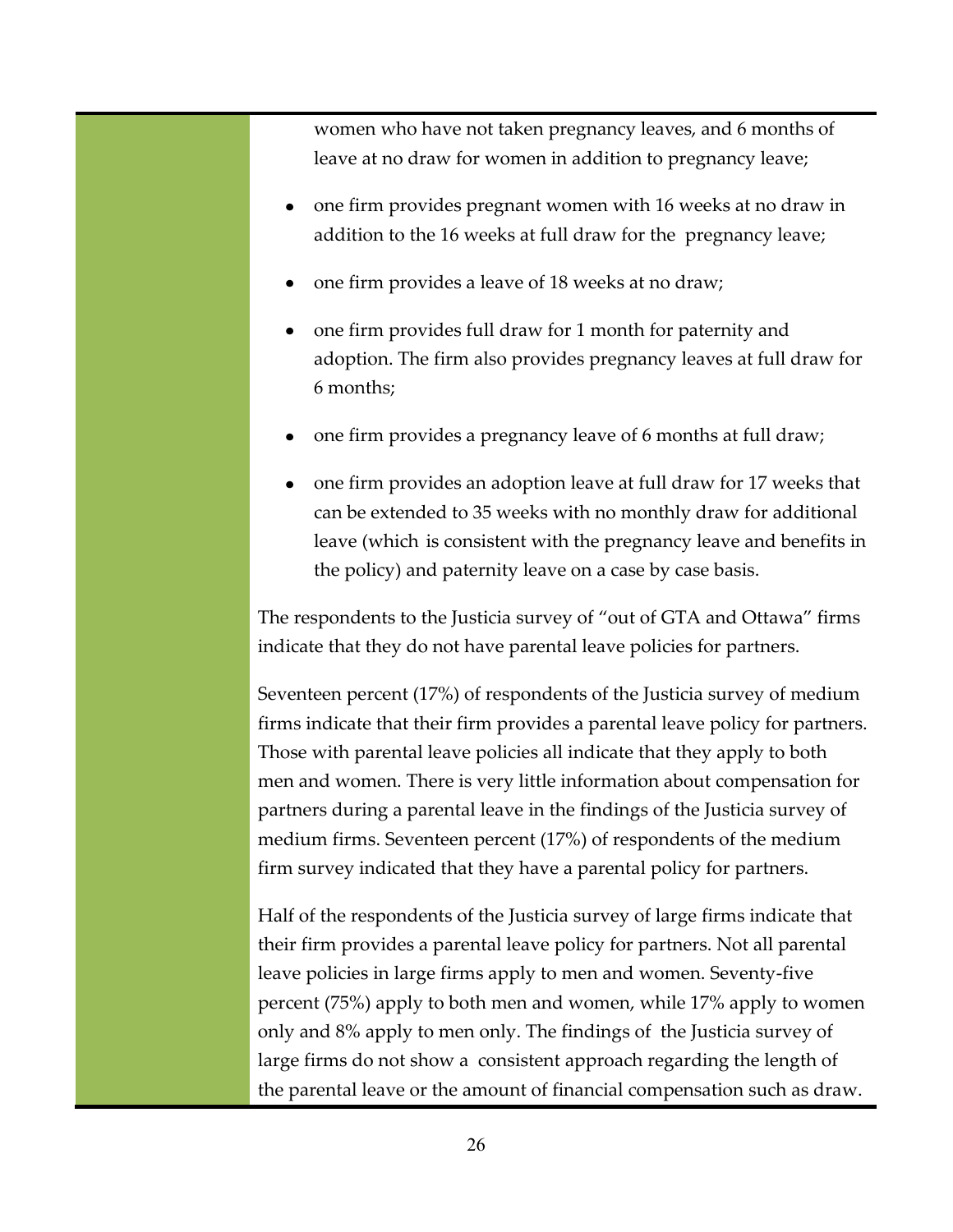Often, respondents indicate that decisions are made on a case by case basis.

#### <span id="page-26-0"></span>**Parental Leave – Compensation during Leave**

| Commentary | Firm policies use different approaches to parental leaves for partners.<br>Some provide for full compensation during the leave, some adopt an ad<br>hoc approach to parental leaves and compensation and some allow for<br>parental leaves with a reduction in compensation. |
|------------|------------------------------------------------------------------------------------------------------------------------------------------------------------------------------------------------------------------------------------------------------------------------------|

- 13. The following are options based on clauses found in law firm policies. A firm can choose the option most appropriate to its culture and structure, or draft its own clause:
	- a. **Option 1:** A partner's [insert description of compensation, including profit **allocation, bonus, and/or other**] will continue for the duration of the parental leave.
	- b. Option 2: A partner's [**insert description of compensation, including profit allocation, bonus, and/or other**] will continue for the duration of the parental leave, but with a consequent proportionate reduction in [**insert description of compensation, including profit allocation, bonus, and/or other**]. Such reduction in [**insert description of compensation, including profit allocation, bonus, and/or other**] will be approved by [**insert position or committee].**
	- c. Option 3: The terms and conditions of a partner's [**insert description of compensation, including profit allocation, bonus, and/or other**] during a parental leave will be established on a case-by-case basis at the discretion of [**insert position or committee].** Decisions will be made following a consultation between the partner requesting a leave and [**insert position or committee**]. The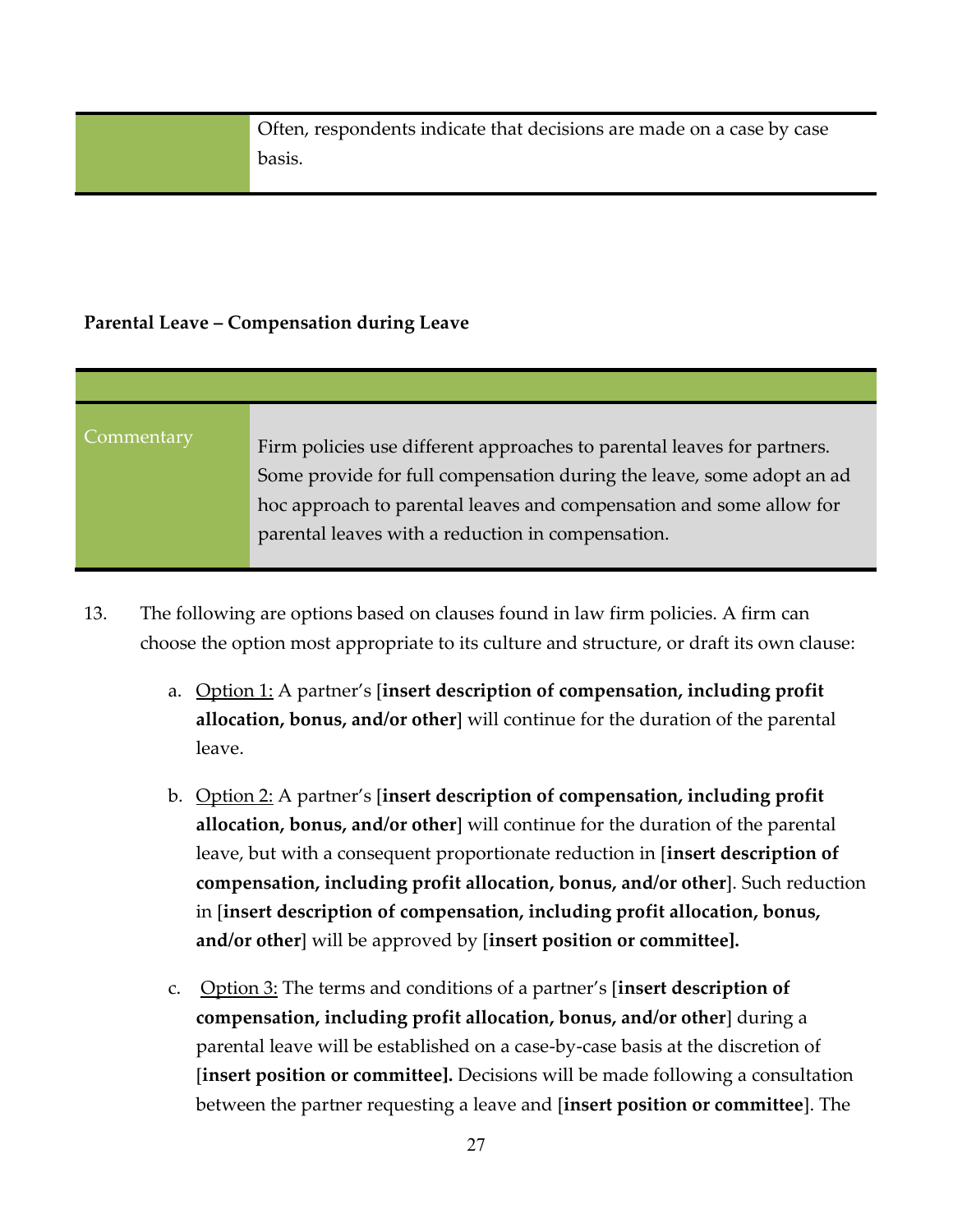approval of the parental leave terms and conditions will be approved by [**insert position or committee].** 

- d. Option 4: Partners shall continue to receive their [**insert description of compensation, such as profit allocation, bonus, and/or other**] during their parental leave. A partner who has been at the firm for less than [**insert length of time]** prior to the commencement of the parental leave shall be entitled, during the period of her or his parental leave, to receive [**insert length of time]** months of his or her [**insert description of compensation, such as profit allocation, bonus, and/or other**].
- e. Option 5: Partners shall continue to receive their [**insert description of compensation, such as profit allocation, bonus, and/or other**] during their parental leave. The receipt of [**insert description of compensation, such as profit allocation, bonus, and/or other**] during the parental leave is conditional upon i) the partner returning to practice at the end of the leave period, on the same full or part-time basis in effect at the commencement of the leave; ii) remaining a partner of the firm on that basis for a period of [**insert length of time]**; and iii) the partner undertaking to repay to the firm any [**insert description of compensation, such as profit allocation, bonus, and/or other**] paid during the parental leave period in the event of non-compliance by the partner of these conditions.
- f. Option  $6:$  A partner taking a parental leave is expected to return to full-time practice with the firm. In the event that a partner who has taken a parental leave resigns within [**insert amount of time]** of the end of such leave, the partner shall repay the amounts paid to the partner during such parental leave.

Commentary Firms do not have a legal obligation to provide compensation to their partners for parental leaves. In drafting its policy, the firm may wish to consider whether to include all components of a partner's compensation, such as bonuses, draws, profit sharing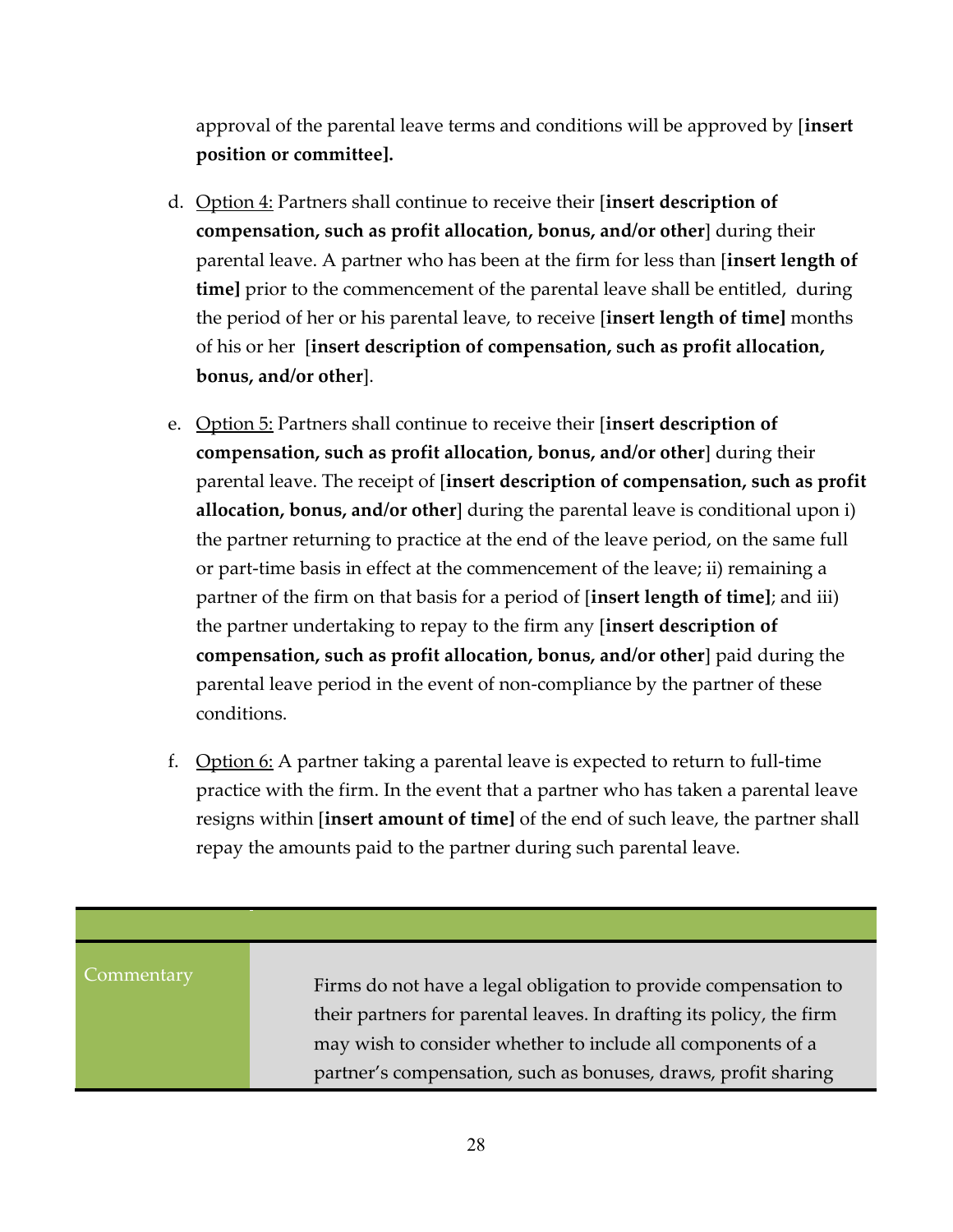percentages, periodic distribution of profit, benefits and future share allocation and corresponding compensation. The policy should be consistent with the compensation scheme in the partnership agreement.

#### <span id="page-28-0"></span> **Extension of Leaves**

| Commentary<br>Firms may adopt a process based on the structure and culture of<br>the partnership and of the firm to consider extension requests.<br>Providing a process to address these requests, even if on an ad hoc<br>basis, is helpful as it enhances consistency, transparency and<br>fairness. |  |
|--------------------------------------------------------------------------------------------------------------------------------------------------------------------------------------------------------------------------------------------------------------------------------------------------------|--|

#### 14. Options:

- a. Option 1: Partners may request an extension to a pregnancy or parental leave to the [**insert position or name of committee such as Executive Committee**] of the firm. The [**insert position or name of committee such as Executive Committee**], after consulting with the partner who is requesting the leave, has the discretion to grant, deny or vary the request.
- during the period of further leave. b. Option 2: A partner may take up to [insert length of period] of further leave. A partner taking further leave will receive [**insert level of compensation if any]**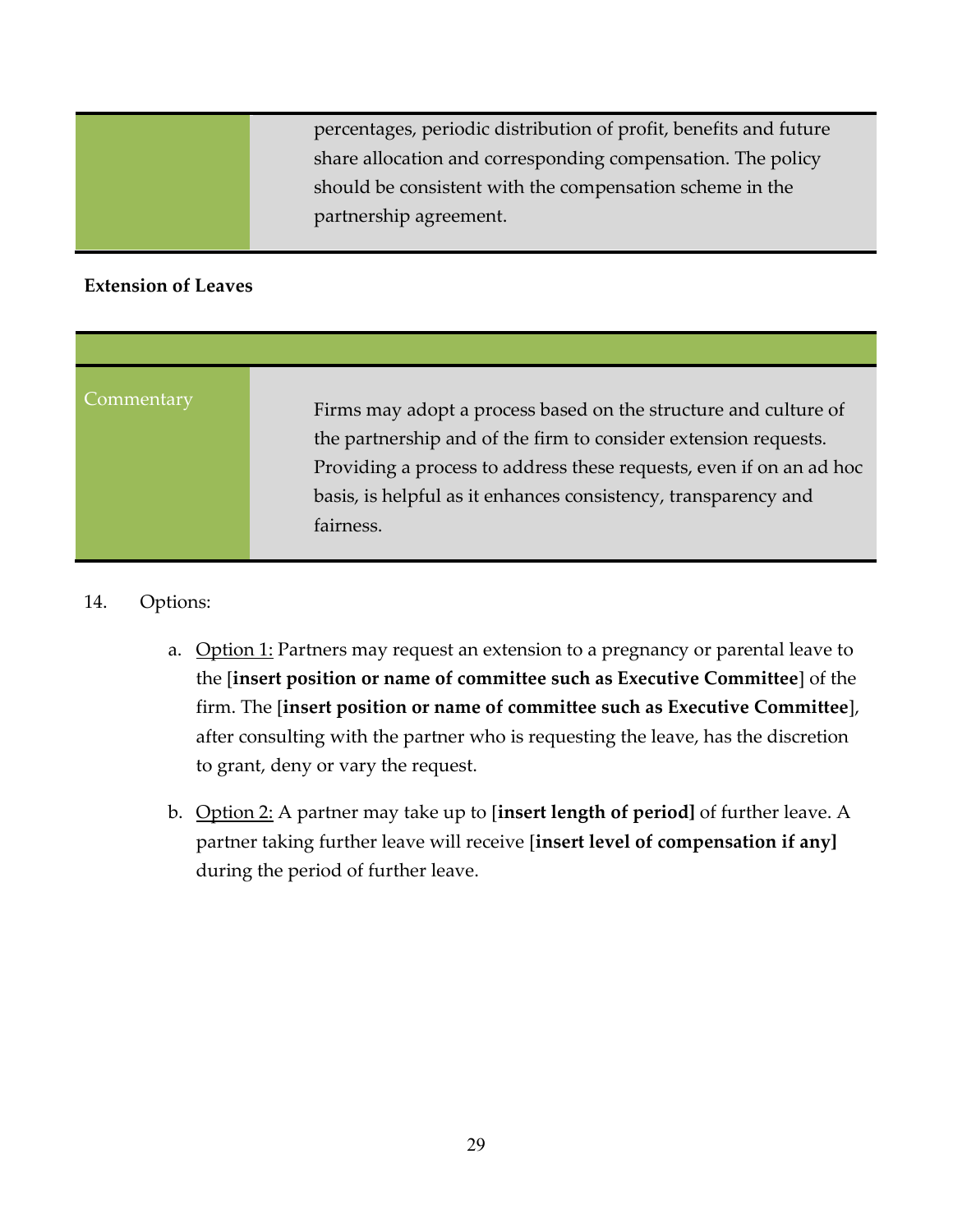# <span id="page-29-0"></span>*Compensation Review, Billing and Performance*

# <span id="page-29-1"></span>**Compensation Consideration Following Leave**

| Commentary            | A clause in the policy that specifies how the performance of the partner<br>will be assessed if a pregnancy or parental leave is taken is important, as<br>it provides for consistency, transparency and fairness. Depending on the<br>nature of the partner's practice, such as area of practice, types of clients,<br>and other relevant factors, the period of one month to wind down the<br>practice and to ramp up the practice may vary. Firms are encouraged to<br>take that into account when drafting their policy                                                                                                                                                                                                                                   |
|-----------------------|---------------------------------------------------------------------------------------------------------------------------------------------------------------------------------------------------------------------------------------------------------------------------------------------------------------------------------------------------------------------------------------------------------------------------------------------------------------------------------------------------------------------------------------------------------------------------------------------------------------------------------------------------------------------------------------------------------------------------------------------------------------|
| <b>Firm Practices</b> | Findings of the Justicia survey of large firms show that 57% of<br>respondents with pregnancy leave policies for partners and 58% of<br>respondents with parental leave policies for partners address the impact<br>of the leave on the partner's draw or compensation.<br>Findings of the Justicia survey of medium firms show that 50% of<br>respondents with pregnancy leave policies for partners and 50% of<br>respondents with parental leave policies for partners address the impact<br>of the leave on the partner's draw or compensation.<br>One respondent of the Justicia survey of "out of GTA and Ottawa" firms<br>indicates that the firm policy for partners specifies how the pregnancy<br>leave affects the partner's draw or compensation. |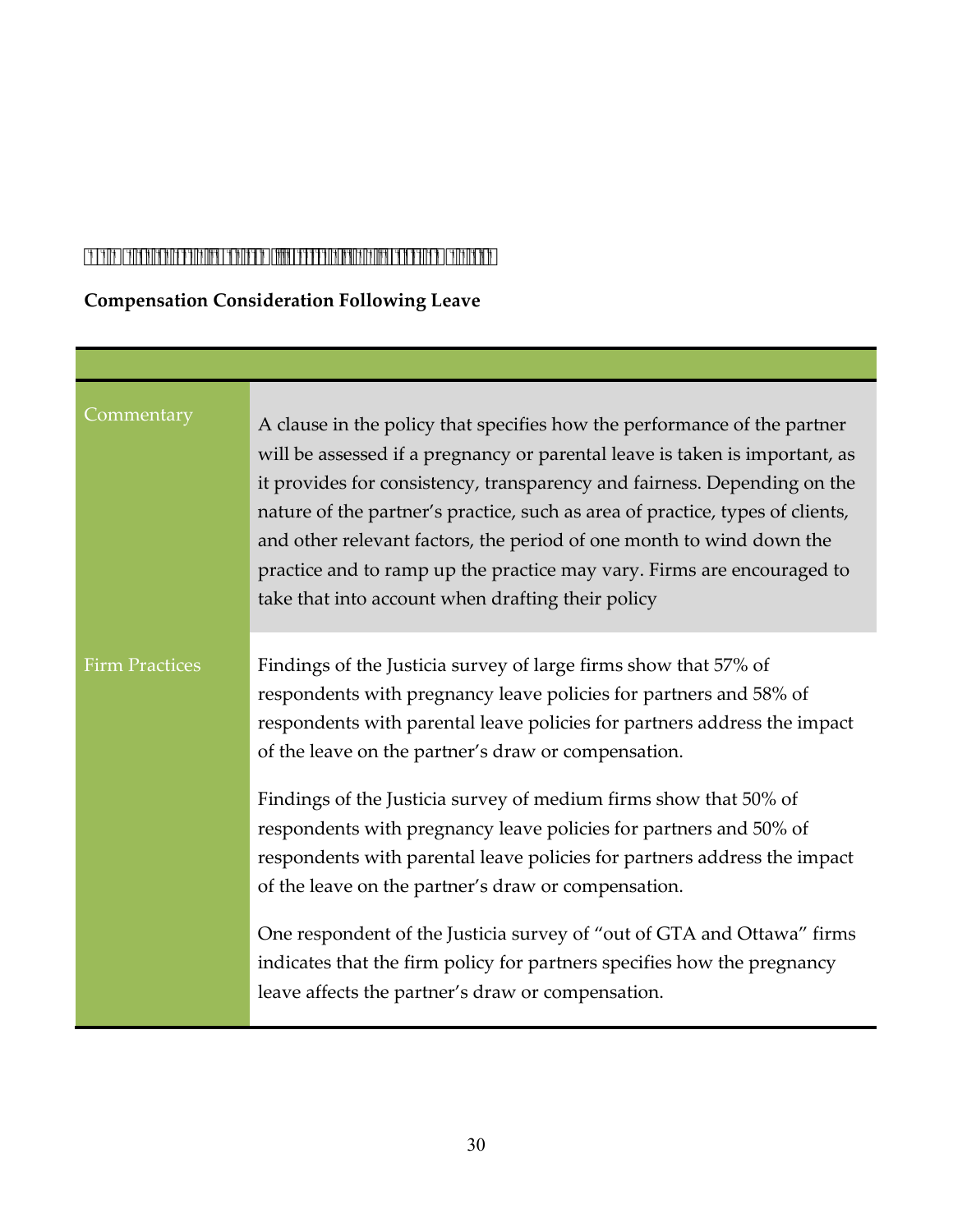#### 15. Options:

- during **[insert length of time]** prior to the leave or **[insert length of time]** a. Option 1: In considering the partner's compensation in a fiscal year when a pregnancy or parental leave has happened, the firm will consider the partner's statistics regarding hours, billings and cash received and will assess the performance based on the partner's pre and post-leave performance. The aim is to present the statistics as they would have been if no leave had occurred. The firm is aware that a partner who is taking a leave will have to wind down his or her practice prior to the leave and ramp up his or her practice upon the return from the leave. The firm will not take into account the practice of the partner following the leave, when assessing the partner's performance. The period to wind down and to ramp up the practice may be adjusted by agreement between the partner and the partnership. Consideration should be given to the partner's type of practice and other relevant circumstances
- b. Option 2: In considering the partner's compensation in a fiscal year when a pregnancy or parental leave has happened, the firm will annualize the billings and billable hours of that partner using the average monthly billings and average billable hours achieved by that partner during the twelve months immediately preceding the date of commencement of the leave. The aim is to present the statistics as they would have been if no leave had occurred. The firm is aware that a partner who is taking a leave will have to wind down his or her practice prior to the leave. The firm will not take into account the practice of the partner during the month prior to the leave, when annualizing the billings and billable hours. The period of one month to wind down the practice may be adjusted by agreement between the partner and the partnership. Consideration should be given to the partner's type of practice and other relevant circumstances.
- c. Option  $3:$  A partner taking either pregnancy or parental leave will not suffer any adverse impact during the compensation process. The partner's [**insert description of compensation, including profit allocation, bonus, and/or other**], as applicable, will be unaffected by either pregnancy and parental leave. During either leave, the partner's personal fees rendered and billable hours will be adjusted on a prorated basis for purposes of all year-end financial reports or other reports considered by the [**insert committee]** in setting compensation.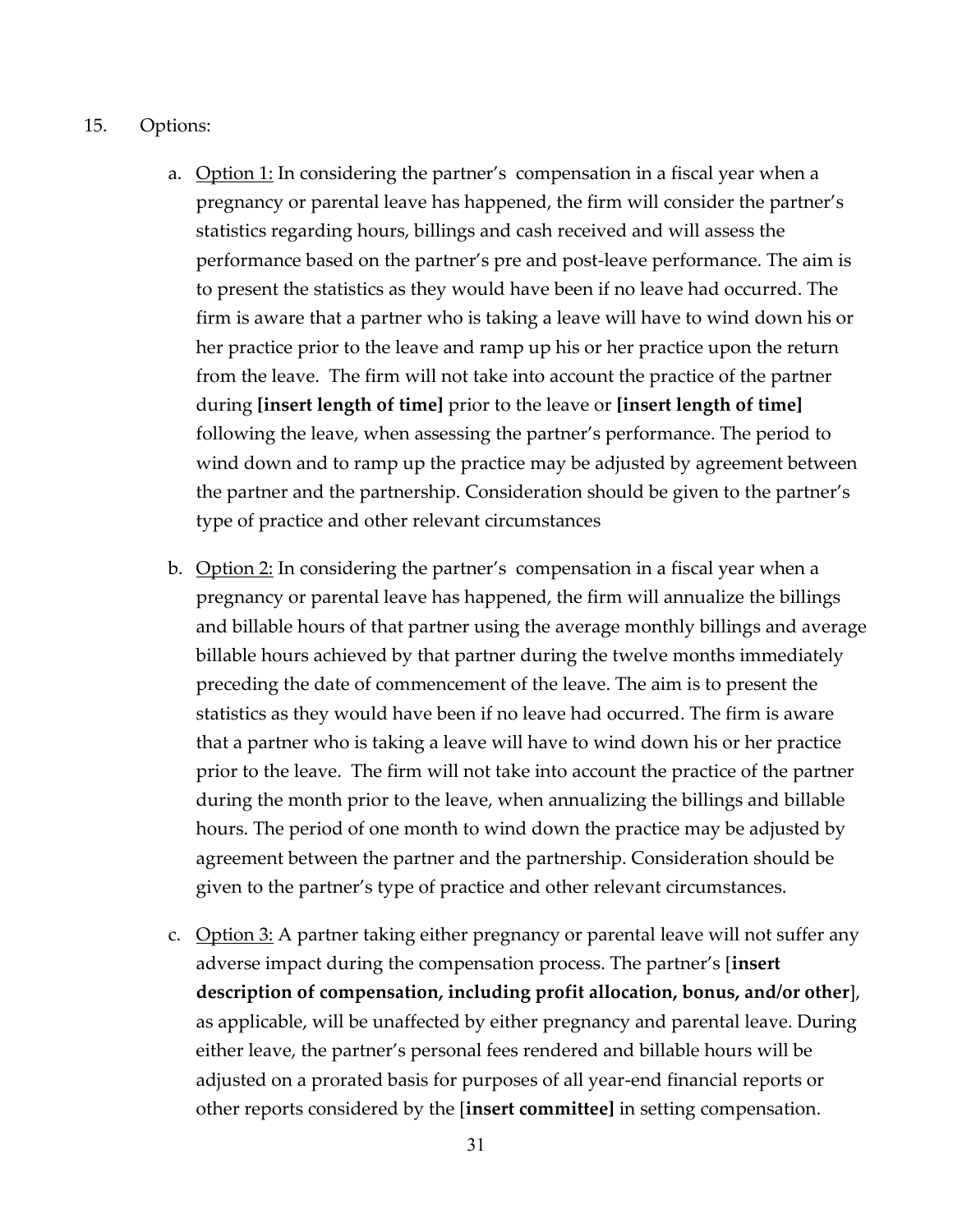#### <span id="page-31-0"></span>**Billing Hours and Rates**

Commentary Although a sample clause on the impact of pregnancy and parental leaves on billing rates is presented below, some Justicia participants were of the view that billing rates are firm business decisions and should not be included in policies on pregnancy and parental leaves, as the leave is not in and of itself determinative of the billing rate of the partner. Billing rates are often set based on a myriad of factors not linked to the performance review process.

> Each firm should decide whether to include a clause that addresses the impact of pregnancy or parental leaves on billing rates.

If firms include a section to address billing rates in a pregnancy and parental leave policy, the firm is also encouraged to include provisions that outline the factors that will be taken into account to determine billing rates at the end of a pregnancy or parental leave, and the length of leave that will not be considered a break in practice for the purpose of determining billing rates. This allows for transparency, consistency and predictability. Because billing rates may have an impact on a partner's revenue generation and profitability, the billing rate may also impact on progression within the firm and partnership level. It is important for firms to clearly indicate how a leave impacts on billing rates, the factors that are taken into account to determine billing rates and to maintain some flexibility to consider the impact of billing rates on the unique circumstances of the partners.

16. [A partner who takes a leave under this policy will not be expected to increase her or his productivity or billable hours to compensate for the absence from practice. The firm reserves the right to determine the appropriate billing rate of the partner to clients at the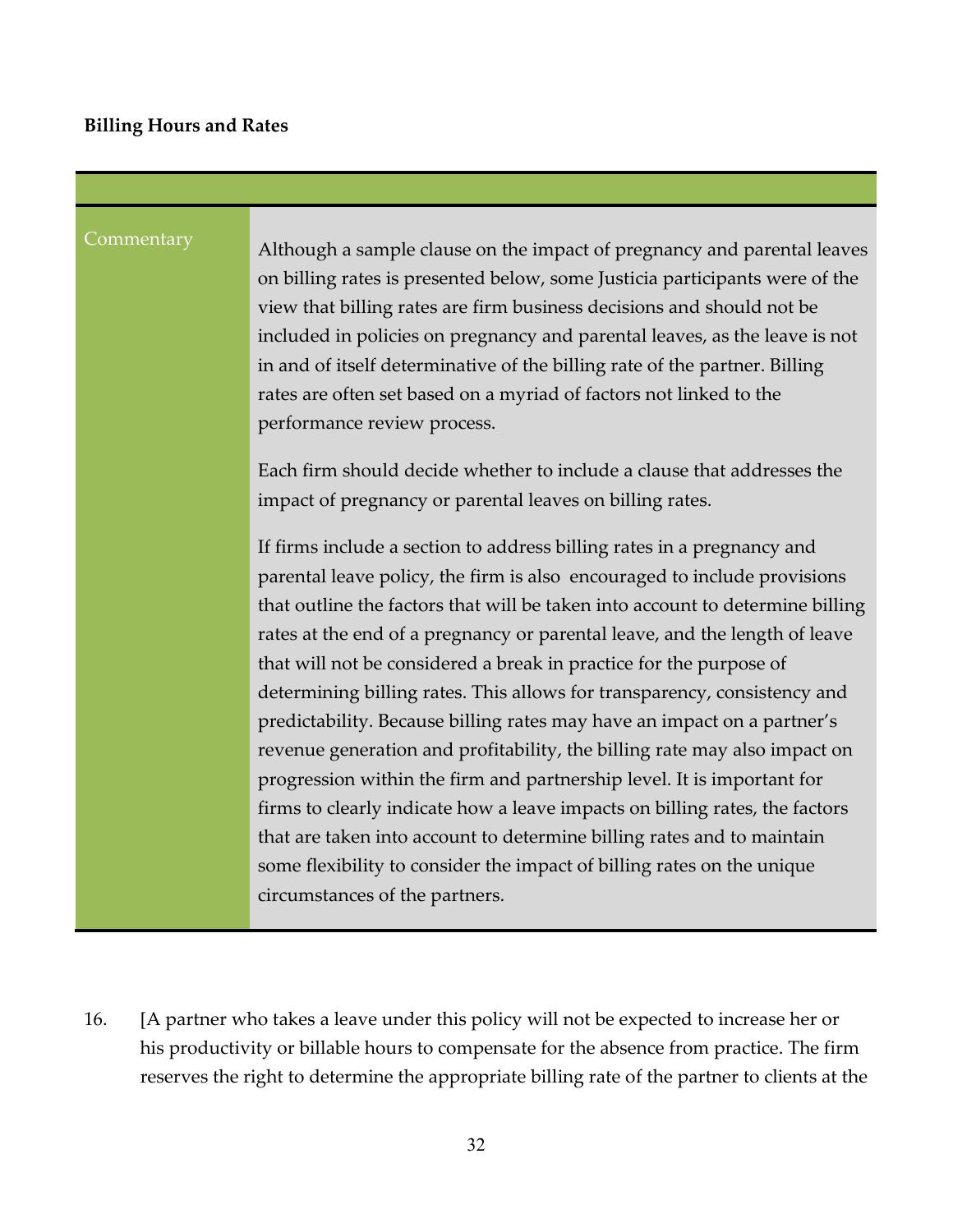experience and the number of years of practice.] end of a pregnancy or parental leave. Billing rates are determined in part by the

#### <span id="page-32-0"></span>*Process for Requesting Pregnancy and/or Parental Leave*

| Commentary | Justicia participants indicated that it is important for firms to adopt<br>policies that include processes to request pregnancy and parental leaves.<br>This enhances transparency, consistency and fairness. |
|------------|---------------------------------------------------------------------------------------------------------------------------------------------------------------------------------------------------------------|
|            | The firm should use the terminology that is most commonly used by the                                                                                                                                         |
|            | firm and adopt a process for requesting the leave that reflects the firm's                                                                                                                                    |
|            | structure and culture. Firm policies that include processes may specify,                                                                                                                                      |
|            | for example, that the request will be provided to the practice group                                                                                                                                          |
|            | leader, the director of human resources, the regional managing partner,                                                                                                                                       |
|            | to the mentor, the executive committee and the department manager and                                                                                                                                         |
|            | that the person or committee will make decisions about the request.                                                                                                                                           |

- 17. A partner may request a pregnancy or parental leave by giving reasonable notice to his or her [**insert position such as Practice Group Leader**] and the [**insert position such as Director of Human Resources**] of his or her intention to take a leave under this policy and the expected date of return to work. Pregnancy and parental leave requests will be considered and approved by [**insert position such as Practice Group Leader**].
- 18. The partner may advise the [**insert position such as Practice Group Leader**] and the [**insert position such as Director of Human Resources**] of any changes to the start date or end of the leave by providing the firm with a reasonable notice of the change.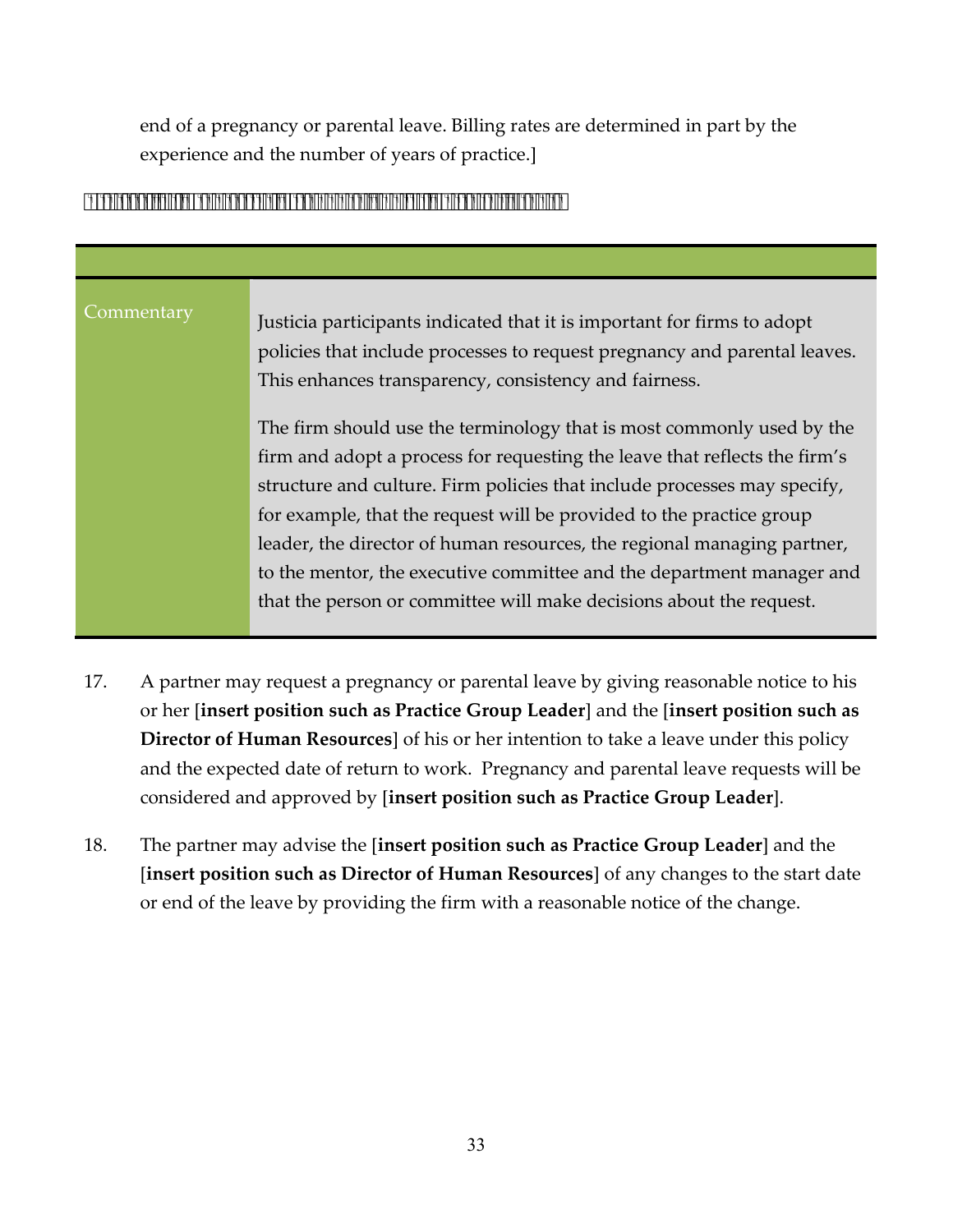#### *Notice of Return to Work*

19. To ensure a smooth transition back to work, partners on leave should provide reasonable notice to the [**insert position such as Managing Partner of the firm**] of their return so that appropriate arrangements can be made.

| Commentary | The firm should use the terminology that is most commonly used by the       |
|------------|-----------------------------------------------------------------------------|
|            | firm and adopt a process for requesting the leave that reflects the firm's  |
|            | structure and culture. Firm policies include processes that may specify,    |
|            | for example, that the notice will be provided to the practice group leader, |
|            | the director of human resources, the regional managing partner, to the      |
|            | mentor, the executive committee and the department manager.                 |
|            |                                                                             |

#### <span id="page-33-0"></span> *Benefits*

#### <span id="page-33-1"></span>**General**

20. Partners on pregnancy/parental leave continue to participate in the [**insert benefits**] unless they elect in writing not to do so.

Commentary The firm may wish to list the benefits, such as the pension plans, life and extended health insurance plans, accidental death plans and dental plans that were offered before the leave.

21. Access to the [**insert the title of the assistance programs for partners**] continues and partners are encouraged to use these services to assist with family life transitions, return to work transitions, childcare issues and any other concerns that may arise.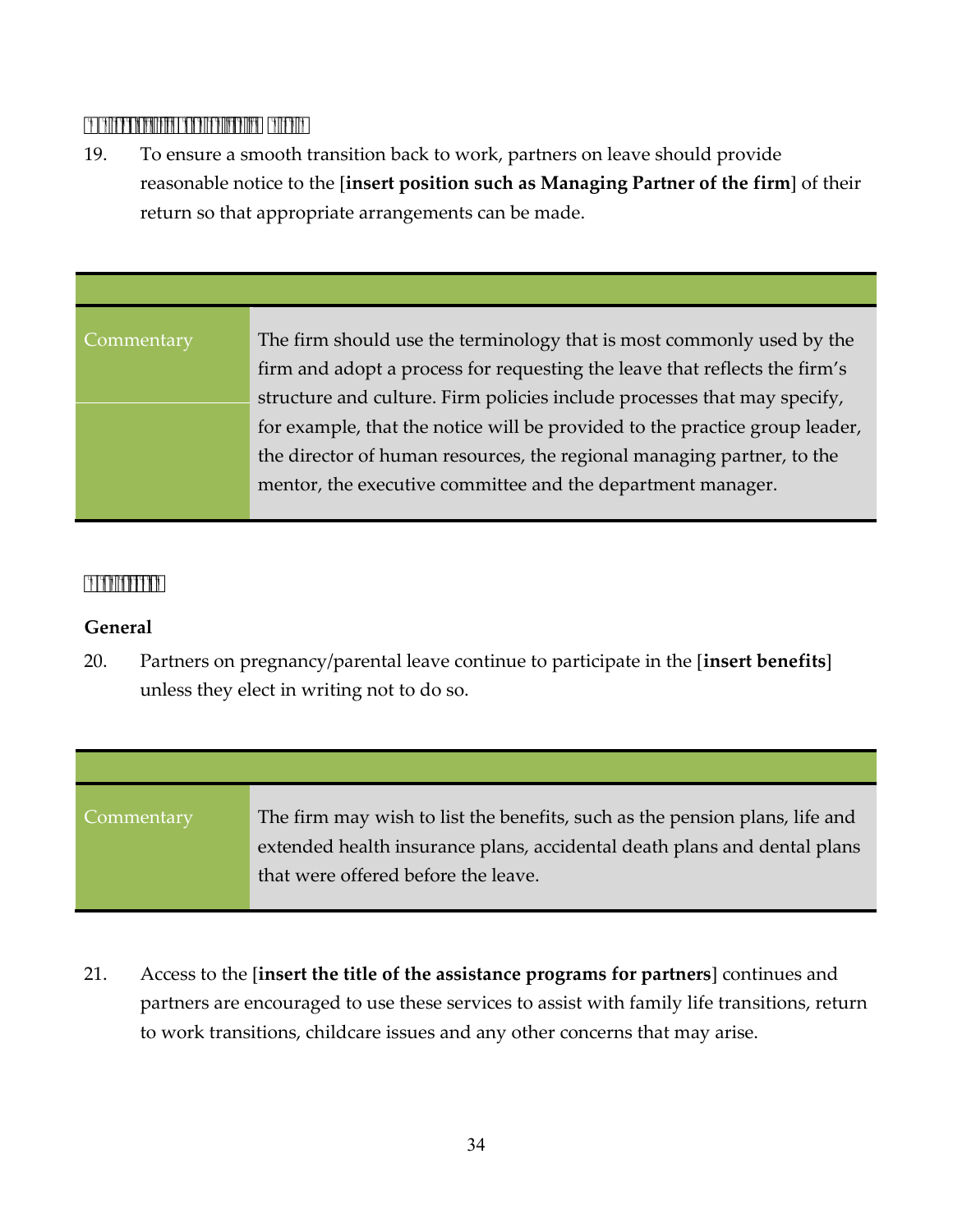Commentary Not all firms have an assistance program for partners. If the firm does, it may wish to make reference to it in this section.

#### <span id="page-34-0"></span>**Pregnancy Related Illness**

22. A partner who experiences a pregnancy-related illness before or after her pregnancy leave may avail herself of the firm's policies applicable to that situation.

| Commentary | The firm may wish to list the applicable policies. |
|------------|----------------------------------------------------|

### <span id="page-34-1"></span>*Firm Support to Partners and Responsibility of Partners*

23. When a request for leave is made, the [**insert name of position or committee**] will consult with the partner, at least [**insert timeline]** month before the leave, to determine how best to provide assistance to ensure that high quality services are offered to clients and the needs of the parent are met. The firm will always act in a manner that recognizes the privacy, confidentiality, comfort, autonomy and dignity of the partner. The partner and the firm will cooperate in the process, show willingness to be flexible and be responsible for ensuring that the client' needs are met. The firm will discuss and agree upon issues such as,

| Commentary | Firms are encouraged to develop new parent tool kits for partners who         |
|------------|-------------------------------------------------------------------------------|
|            | will become parents. Justicia firm representatives and the Law Society        |
|            | have developed a template for the new parent tool kit. It is available on-    |
|            | line on the Justicia web portal. If the firm has developed the new parent     |
|            | tool kit, it may wish to refer to the kit in the pregnancy and parental leave |
|            | policy.                                                                       |
|            |                                                                               |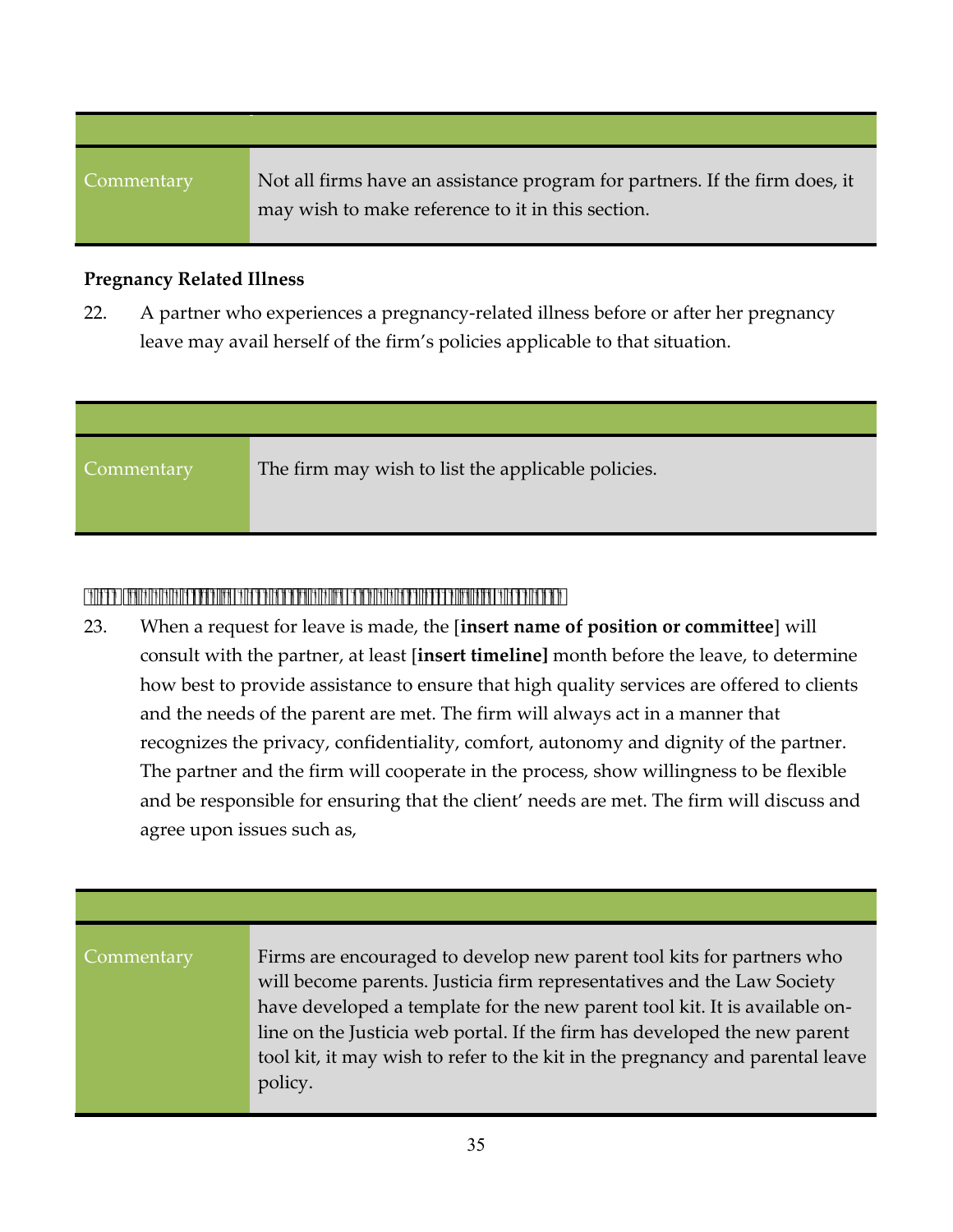The firm should use the terminology that is most commonly used by the firm and adopt a process that reflects the firm's structure and culture.

a. the process by which client files, if applicable, are transferred and handled during the leave of absence;

| Commentary | A number of law firm policies provide that partners deliver a                 |
|------------|-------------------------------------------------------------------------------|
|            | memorandum to the managing partner or practice group leader                   |
|            | identifying each file in her or his caseload and the designated lawyers       |
|            | who will be handling these matters during the leave period. The leave-        |
|            | taking partner, in consultation with other partners responsible for files, is |
|            | responsible for timely advice to clients and designated lawyers               |
|            | confirming each matter transferred.                                           |
|            |                                                                               |

- b. the process by which the partner's responsibilities, if applicable, are transferred and handled during the leave, such as committee responsibilities and pro bono responsibilities;
- c. the process by which a partner, if she or he wishes to, will continue to have upto-date information on the development of files;

| Commentary | Firm's should be mindful that the purpose of a pregnancy or parental<br>leave is to allow partners to take time off for family responsibilities.<br>Therefore, firms may not wish to have partners to continue having<br>responsibilities relating to files. |
|------------|--------------------------------------------------------------------------------------------------------------------------------------------------------------------------------------------------------------------------------------------------------------|
|            | A firm's policy should be drafted to clearly indicate that this clause<br>applies only if the partner wishes to continue to have information on the<br>development of files.                                                                                 |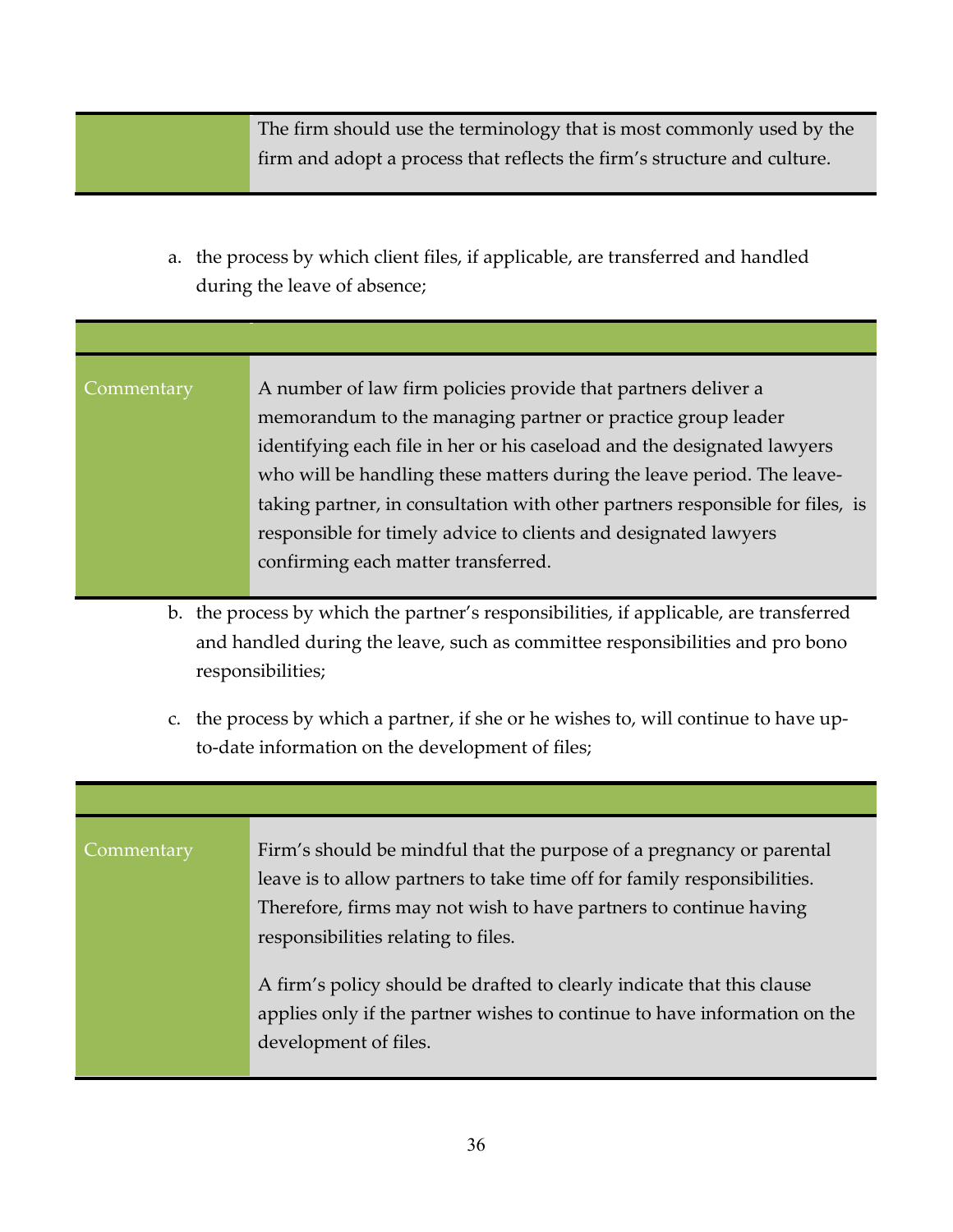d. the process by which a partner, if she or he wishes to, will continue to participate in firm activities while on leave;

Commentary The partner should inform the firm about his or her wishes to remain involved with firm activities during the leave. The following information could be provided to the firm: preferred method of communication during leave and activities that the lawyer wishes to receive notices of. Examples of those include professional development opportunities, law firm bulletins, social events, client development activities, business development activities, women's events, committee meetings, group meetings and partnership meetings.

- e. the process for the return of ongoing client files, or for the ramp up of the practice, upon the return to work;
- f. support or assistance that may be required by the partner upon return from the leave, such as availability of rooms to breastfeed, flexibility of work schedule, opportunities to work from home;

# Commentary In Ontario, women are legally protected from discrimination and harassment because of sex, including pregnancy and breastfeeding. Nursing mothers have the right to breastfeed a child in a public area. Firms should provide mothers with enough flexibility to breastfeed or express milk for their child. Where possible, firms should make rooms available to breastfeed.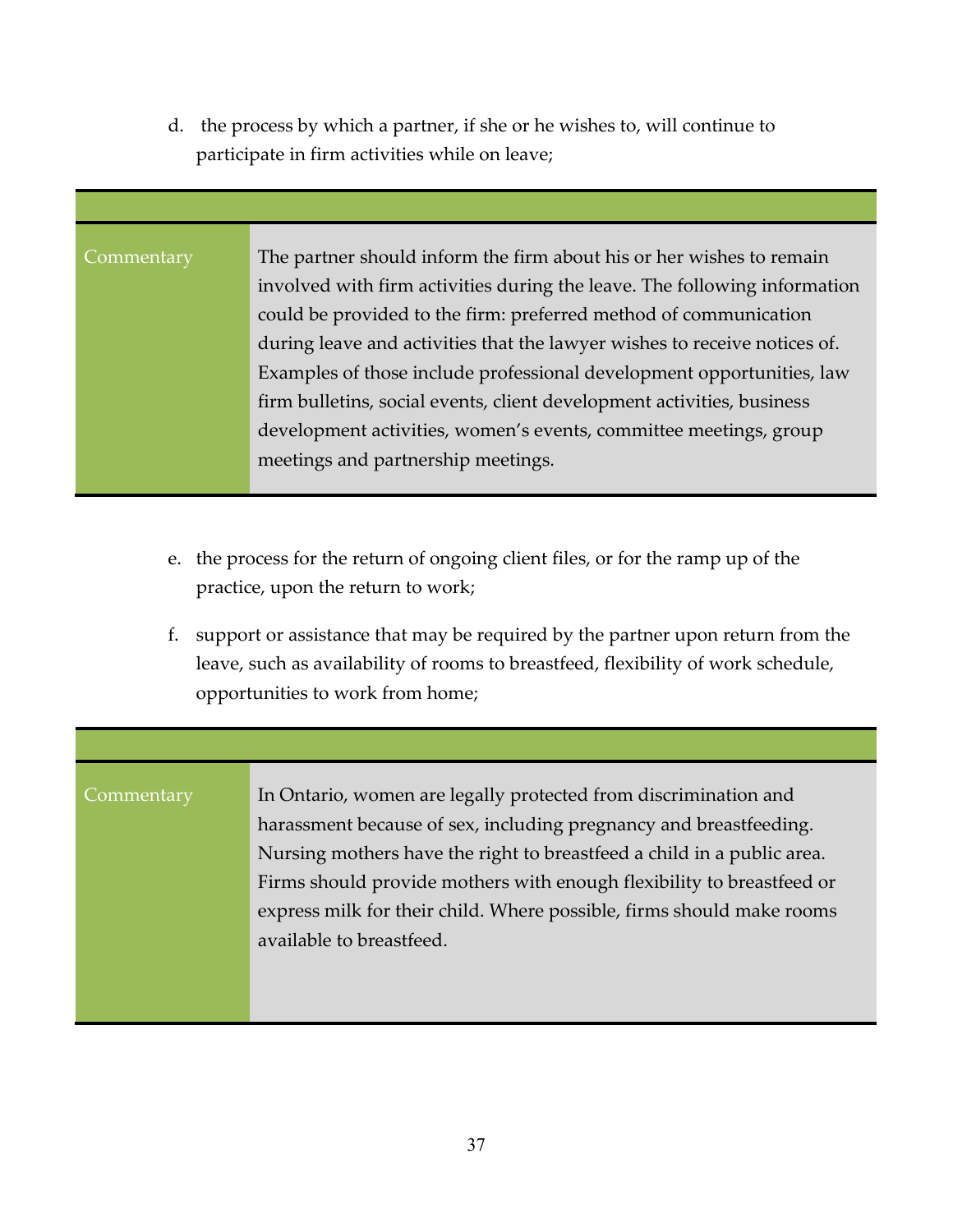### g. customized work schedules;

| Commentary | Firms may wish to adopt separate customized work arrangement for all<br>partners which would also be applicable to those returning from |
|------------|-----------------------------------------------------------------------------------------------------------------------------------------|
|            | pregnancy or parental leaves.                                                                                                           |

- g. other reasonable accommodation requested by the partner returning to work after pregnancy/parental leave;
- h. staffing requirements that would ensure continuity of service during the leave.

| Commentary            | It is important for firms to provide direction and support to partners<br>going on leave and returning from leave. Firms should adopt processes<br>most applicable to their structure, culture and business.                                                                                                                                                                                                                                                                                                                                                                                                                                                                                                                                                                                                                                                                                                                                                     |
|-----------------------|------------------------------------------------------------------------------------------------------------------------------------------------------------------------------------------------------------------------------------------------------------------------------------------------------------------------------------------------------------------------------------------------------------------------------------------------------------------------------------------------------------------------------------------------------------------------------------------------------------------------------------------------------------------------------------------------------------------------------------------------------------------------------------------------------------------------------------------------------------------------------------------------------------------------------------------------------------------|
| <b>Firm Practices</b> | A number of policies provided under the Justicia project specify the firm<br>support provided before, during and following pregnancy and parental<br>leaves. The following are examples of firm support and processes<br>provided in policies:<br>Example 1 - The lawyer must make appropriate arrangements to ensure<br>files are adequately transferred. The practice group leaders will assist<br>with reintegration into practice upon return from leave.<br>Example 2 - It is the responsibility of the lawyer to develop a<br>memorandum directed to the appropriate individuals in the firm,<br>outlining the background and status of outstanding matters and<br>identifying the designated lawyers who will be handling the matters<br>during the leave. The department head must approve the memorandum.<br>The lawyer, wherever possible, must meet with the designated lawyer to<br>review matters and to contact each client affected by the leave. |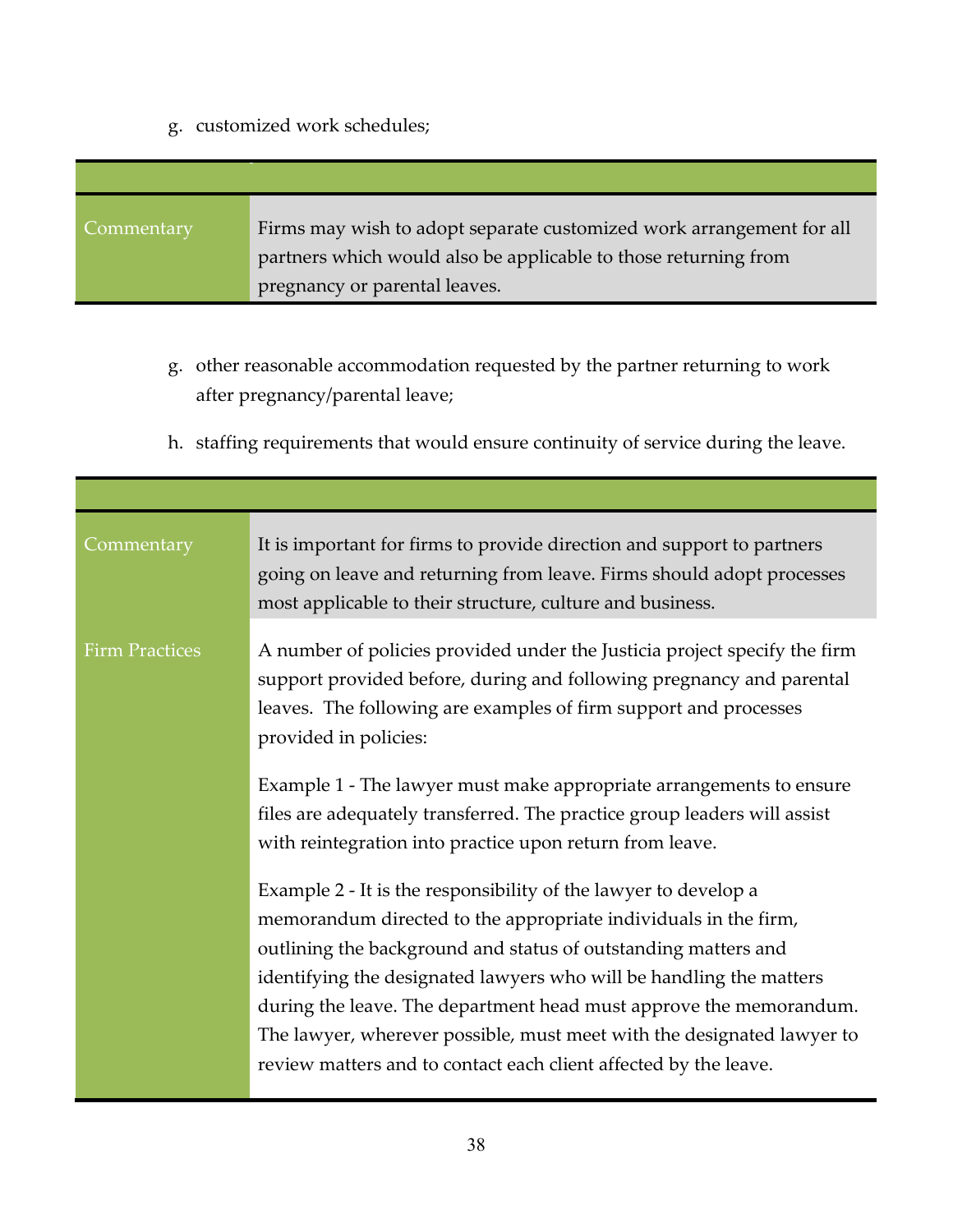Example 3 - The firm assists lawyers with reintegration into practice. The firm recognizes that each lawyer must be considered individually in order to determine the support required to ensure that they will return to a productive career while balancing work and life demands. Where the lawyer requires a family status or marital status accommodation upon return, he or she may request it from the firm and negotiate appropriate arrangements. The lawyer who requests the accommodation will cooperate and discuss the process for the return of client files upon return to work, workload issues and possibility of reduced workload or hours, required support (space to breastfeed, flexibility of work schedule, opportunities to work from home) and other reasonable accommodation. If alternate work arrangements are negotiated, the firm and the lawyer will agree on the following: length of alternate work arrangement; expectations in terms of workload and billable and non-billable hours; proposed work schedule, indicating the days when the lawyer will be available; use of firm's facilities and resources including office space and secretarial support and other administrative matter; economic consequences of the arrangement to the firm; impact of arrangement on staff member's compensation.

 continued participation of firm committees, firm events, client industry Example 4 - A partner who plans to take a leave has a positive obligation to properly manage her practice to ensure that the necessary steps have been taken to appropriately transition her client and practice obligations prior to her leave. She must contact her local office managing partner and department manager at least 2 months prior to the leave to settle on a plan which must address the following: file transition and client management leading up to, during and upon return form leave; her intentions and expectations regarding firm involvement, for example and practice team events while on leave; matters relating to the firm support to ensure seamless client service and to aid with the transition to leave; communication internally and externally with clients regarding leave; clarification of any concerns relating to the compensation process; and any other matters affecting client service or personal performance in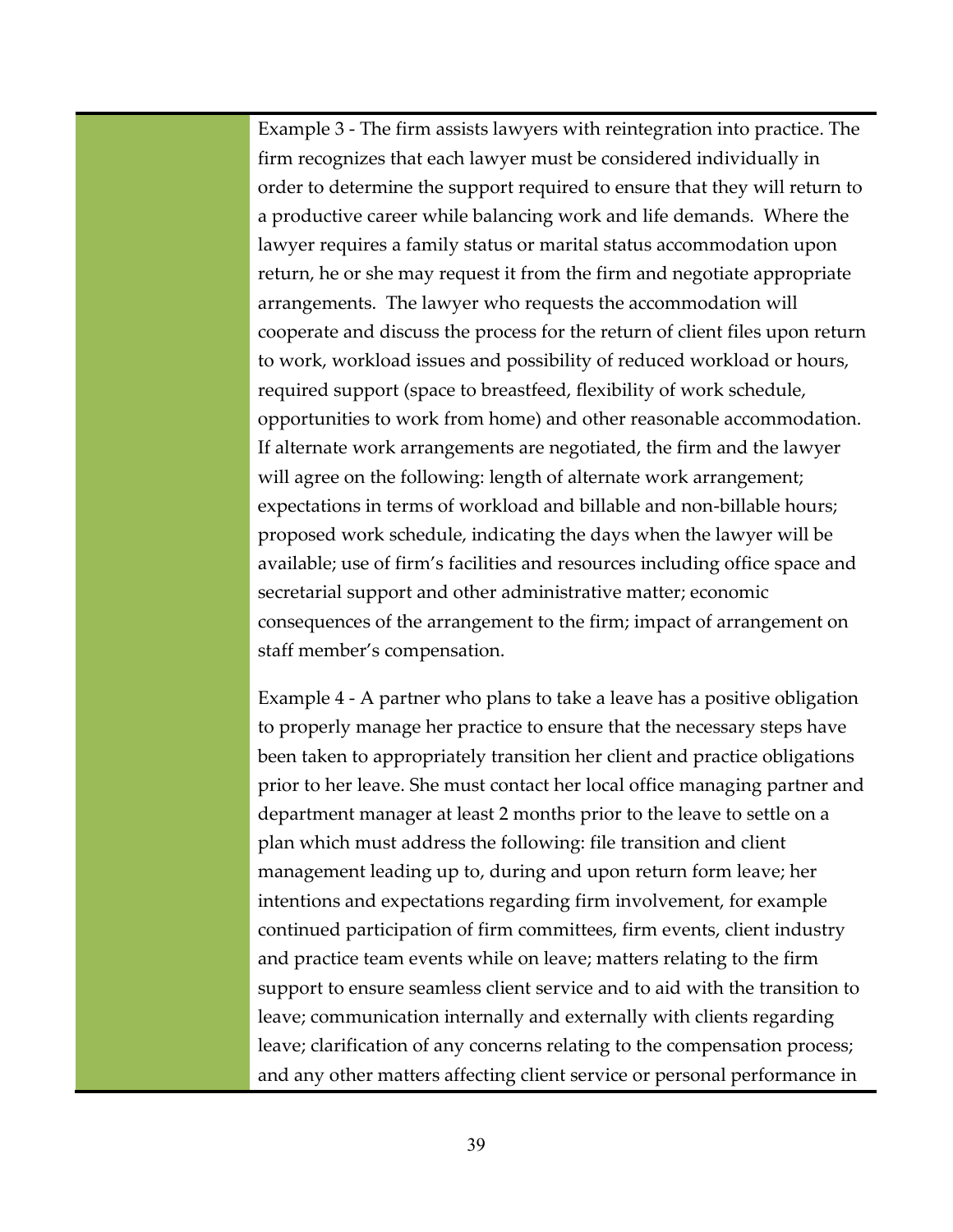light of the leave. During the leave, the partner must have a further meeting with her local office managing partner and department manager at least one month prior to the return to address: the return date, file and client list and anticipated work load and transition issues, anticipated opportunities within the department or client or industry teams for involvement in new matters, communication internally and externally with clients regarding return to work, and matters relating to firm support to ensure seamless client service and to aid with the transition back from leave. After returning from the leave, the lawyer must meet with local office managing partner and department manager one month after returning to review the transition back to active practice and any additional support required. Further periodic meetings will be held as required.